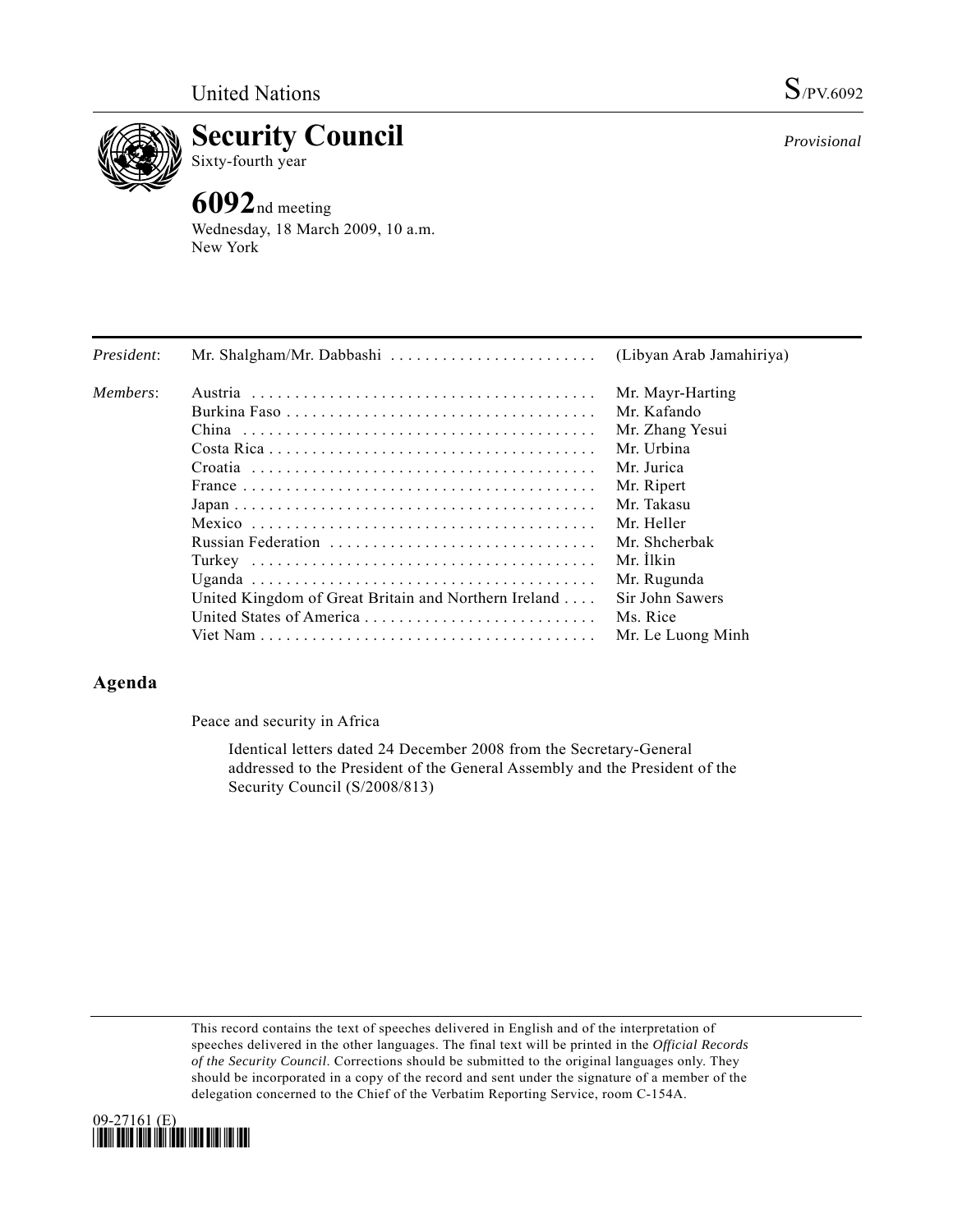*The meeting was called to order at 10.20 a.m.* 

#### **Adoption of the agenda**

*The agenda was adopted*.

#### **Peace and security in Africa**

### **Identical letters dated 24 December 2008 from the Secretary-General addressed to the President of the General Assembly and the President of the Security Council (S/2008/813)**

 **The President** (*spoke in Arabic*): I should like to inform the Council that I have received letters from the representatives of Algeria, Argentina, Australia, Bangladesh, Benin, Brazil, Canada, Congo, Cuba, the Czech Republic, Egypt, Italy, Kenya, Nigeria, Norway and South Africa, in which they request to be invited to participate in the consideration of the item on the Council's agenda. In conformity with the usual practice, I propose, with the consent of the Council, to invite those representatives to participate in the consideration of the item, without the right to vote, in accordance with the relevant provisions of the Charter and rule 37 of the Council's provisional rules of procedure.

There being no objection, it is so decided.

 On behalf of the Council, I wish to extend a warm welcome to Her Excellency Ms. Nkosazana Dlamini Zuma, Minister for Foreign Affairs of South Africa.

*At the invitation of the President, Ms. Dlamini Zuma (South Africa) took a seat at the Council table; the representatives of the other aforementioned countries took the seats reserved for them at the side of the Council Chamber*.

**The President** (*spoke in Arabic*): In accordance with the understanding reached in the Council's prior consultations, I shall take it that the Security Council agrees to extend invitations under rule 39 of its provisional rules of procedure to Mr. Romano Prodi, Chairman of the African Union-United Nations panel on modalities for support to African Union operations, and Mr. Ramtane Lamamra, Commissioner for Peace and Security of the African Union.

It is so decided.

 The Security Council will now begin its consideration of the item on its agenda. The Council is meeting in accordance with the understanding reached in its prior consultations.

 Members of the Council have before them document S/2008/813, which contains the text of identical letters dated 24 December 2008 from the Secretary-General addressed to the President of the General Assembly and the President of the Security Council transmitting the report of the African Union-United Nations panel on modalities for support to African Union peacekeeping operations.

 I should now like to make a few introductory remarks.

 Today's open debate comes in the context of continuing contacts regarding the cooperation between the United Nations and regional organizations, in particular the African Union, in the maintenance of international peace and security under Chapter VIII of the Charter of the United Nations. We have urged that this open debate be convened, fully aware that issues of peace and security are of concern not only to the African Union, but to all regional organizations.

 Wherever armed conflicts arise, they have severe consequences, reflected in a lack of security, in human suffering and in flows of internally displaced persons and refugees. Those problems, which are being suffered most intensely on the African continent, are imposing grave burdens on the African Union, which continues to seek to strengthen its capabilities in the maintenance of peace and security. Thus, it is essential to promote more systematic cooperation between the United Nations and the African Union in addressing issues related to peace and security, particularly given the fact that the majority of United Nations peacekeeping operations are being carried out on the African continent and the need to respond swiftly to crises on the continent and provide the African Union with predictable and strengthened capacities.

 Today's debate is being held to follow up on the Council's open debate held on 16 April 2008 (*see S/PV.5868*), presided over by the then President of sisterly South Africa. At that meeting, resolution 1809 (2008) was adopted. It recognized the need to enhance the predictability, sustainability and flexibility of financing regional organizations when they undertake peacekeeping under a United Nations mandate. It also welcomed the Secretary-General's proposal to set up an African Union-United Nations panel consisting of distinguished persons to consider in depth the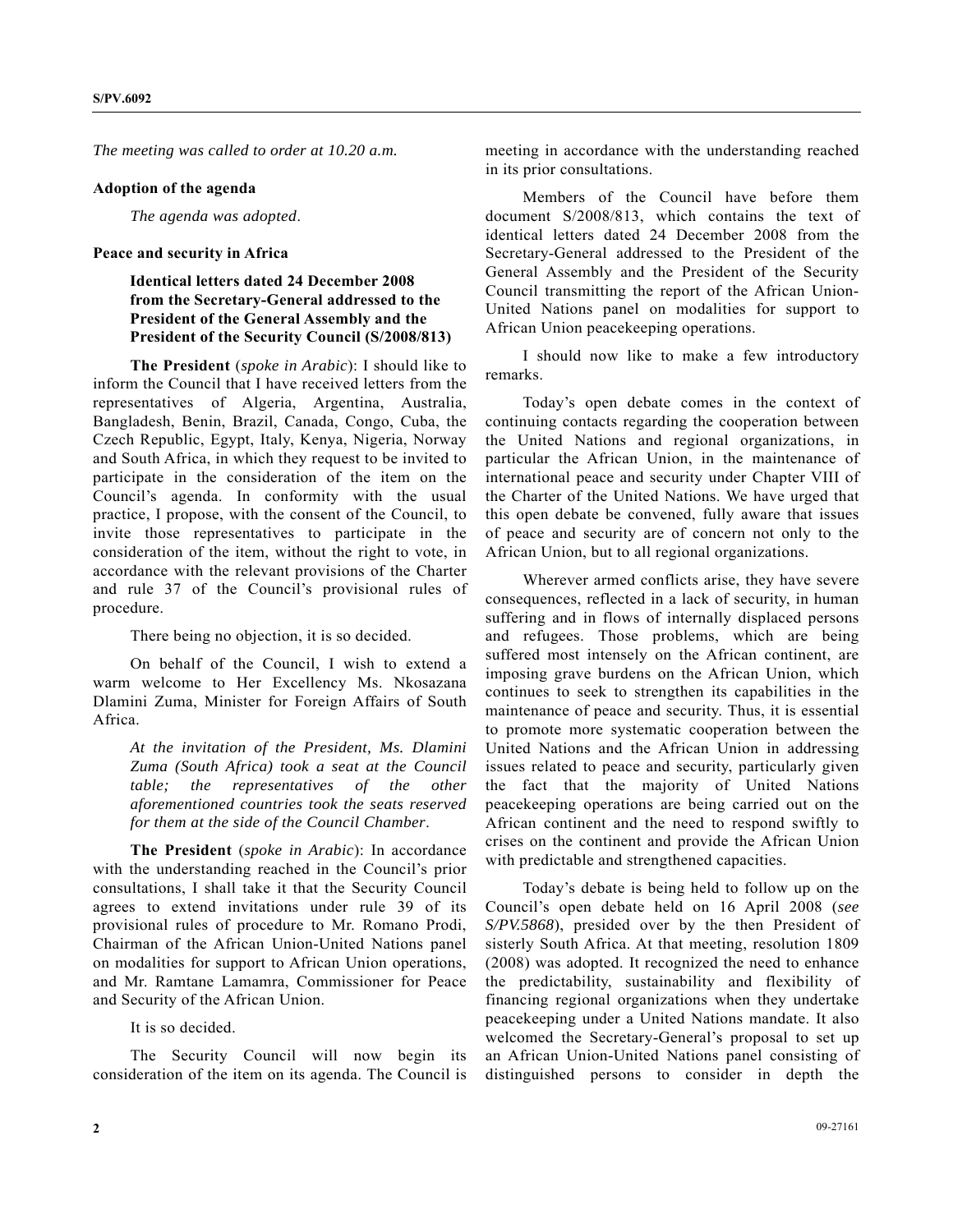modalities of how to support such peacekeeping operations, in particular start-up funding, equipment and logistics, and to consider in depth lessons from past and current African Union peacekeeping efforts.

 In September 2008, an African Union-United Nations panel was established, chaired by former Prime Minister Romano Prodi of Italy, who focused most specifically on ways and means to support African peacekeeping operations established under United Nations auspices. The panel carried out its work and has now submitted its report to the Security Council.

 On behalf of the members of the Security Council, I cannot fail to pay tribute to His Excellency the Secretary-General, Mr. Ban Ki-moon, and the African Union-United Nations panel for submitting the report with a view to useful deliberations in the Council.

 I welcome the presence of the Secretary-General, His Excellency Mr. Ban Ki-moon, and invite him to take the floor.

**The Secretary-General**: I am pleased to be able to participate in this meeting of the Security Council, and I welcome the opportunity to focus both on strengthening the relationship between the United Nations and the African Union (AU) and on efforts by the international community to further enhance the AU's capacity for peacekeeping.

 Before I begin, I would like to welcome you, Sir, as new Permanent Representative of your great country, the Libyan Arab Jamahiriya, and congratulate you on assuming your role as President of the Security Council soon after having taken up your new responsibilities. I assure you of my full cooperation and support in discharging your duties not only as President of the Council, but also as Ambassador of your country. Let me also take this opportunity to welcome to the United Nations His Excellency Mr. Romano Prodi, former Prime Minister of Italy, and to express my appreciation for his leadership of the panel, whose report on modalities for support to African Union peacekeeping operations (S/2008/813) is before the Council today.

 Last year's high-level debate on peace and security in Africa (*see S/PV.5868*), chaired by former President Mbeki on 16 April 2008, provided the United Nations Security Council and the African Union Peace and Security Council with an opportunity to look more closely at the partnership between the United Nations and the African Union in ensuring peace and security in Africa. The panel's report, before members today, presents a number of ideas to strengthen that partnership with a view to improving our collective response to addressing conflicts in Africa.

 The role played by regional organizations in peace and security is indispensable to the work of this Council. I am encouraged by the progress we have made in our cooperative endeavours with the African Union Commission towards achieving peace and security in challenging areas such as Darfur and Somalia. Lessons learned from these endeavours will strengthen our cooperative work in the future.

 The African Union continues to develop its capacity for peacekeeping. The Department of Peacekeeping Operations is supporting these efforts with a dedicated capacity and through specific programmes.

 The panel's report (S/2008/813), while outlining significant remaining challenges, offers various recommendations that draw on the lessons of the past and aim at an enhanced relationship in the future. Central to this analysis is the strategic relationship between this Council and the African Union Peace and Security Council, which is supported by that between the United Nations Secretariat and the AU Commission. In both cases, the relationship has been much expanded, but it has yet to develop the responsiveness that will enable us to work together to prevent conflicts rather than only respond to crises. The Department of Political Affairs has instituted a series of desk-to-desk meetings with AU counterparts, and I hope that we can build on this initiative to quickly develop a more comprehensive approach for the future.

 Many of the challenges facing the African Union result from the difficulties it faces in securing the necessary resources to support both its deployments and its own long-term development. A peacekeeping mission that is under-resourced can imperil the initial benefits gained by its deployment and can raise expectations without providing the means of fulfilling them.

 It was in this context that the panel made its recommendations to address issues of funding and resources. These recommendations have far-reaching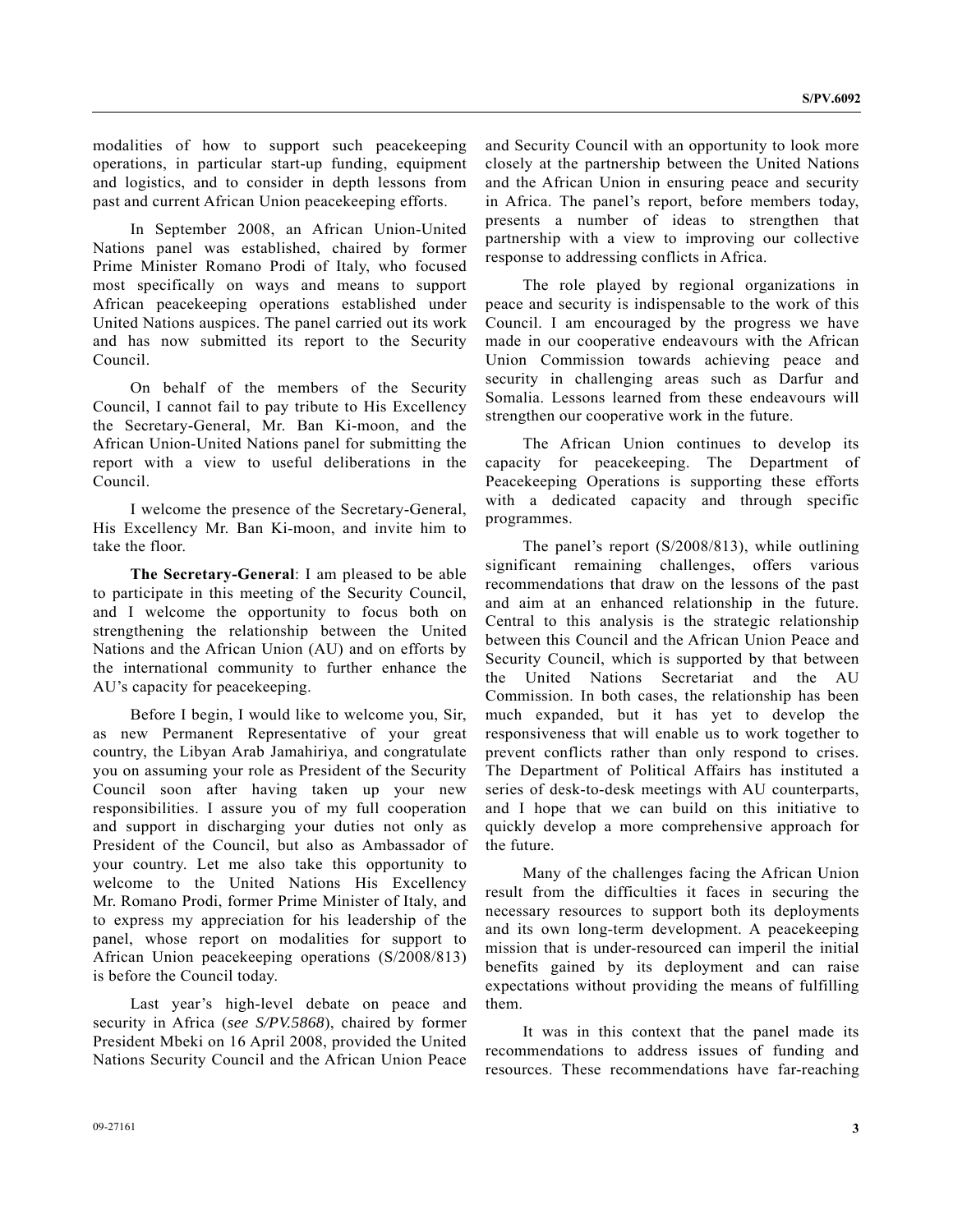implications and will require detailed analysis, particularly in the case of assessed contributions, which need to be considered by the requisite United Nations legislative bodies and processes. Notwithstanding the complexities, the report offers a first step in a process through which these issues can be examined comprehensively while allowing us to develop a more effective partnership.

 I look forward to constructive interaction with key Member States, including the members of this Council, AU members, troop-contributing countries and other stakeholders. The forthcoming retreat with Security Council members this weekend will offer a valuable opportunity to look at this issue in greater detail.

 The development of the African Peace and Security Architecture is crucial to an effective longterm approach to conflict prevention and resolution. This requires the sustained support of the international community, including the European Union and many bilateral partnerships. The strategic relationship between the United Nations and the AU is at the heart of this evolving framework and has the potential to affect millions of people on the African continent.

**The President** (*spoke in Arabic*): I thank the Secretary-General for his kind words to me personally and to my country.

 I now give the floor to Mr. Romano Prodi, Chairman of the African Union-United Nations panel on modalities for support to African Union operations.

**Mr. Prodi**: I am truly thankful for the opportunity given me, as Chairman of the African Union-United Nations panel on modalities for support to African Union peacekeeping operations, to present the results of our work. Allow me to first address two basic issues.

 First, I deeply acknowledge both the quality of the individual contributions that each member provided during the intense work of the panel and the generous support received from United Nations staff. I am particularly thankful to Secretary-General Ban Ki-moon.

 Secondly, it has been clear from the very beginning that while the terms of reference of the panel were framed in technical terms, the issues have strong political implications.

 The foreword to the panel's report (S/2008/813) clarifies the link between peace and development. No peace means no development. Yet the complexities inherent in that statement are such that it is often difficult to reconcile the need for regional engagement with the capabilities available.

 The responsibility of regional actors to address issues of peace and security in their own regions is indisputable. This is not to say that the African Union or the regional economic communities should replace the United Nations. That is clear. Rather, the principles of the United Nations Charter must be reinforced and a framework must be developed in which our collective response can ensure an appropriate answer to any given circumstance.

 It was with this in mind that the panel approached its work and, in delivering its report, I hope that we can move towards a more systematic approach in our response to the challenges to peace and security in Africa.

 The African Union is to play its full part. It must have the means to support future short-term operational deployments, and also the capacity to develop the essential capabilities necessary for the long-term.

 In addressing the high-level meeting chaired by former President Mbeki, in April last year (see S/PV.5868), I underlined the need for closer cooperation between the international and the regional levels and the need for more effective responses by the international community in crisis situations. We are in a new era in which the scale and complexity of the challenges demand increased cooperation between all actors.

 Addressing those challenges calls for effective relationships, improved coordination and a clear understanding of each other's strengths and weaknesses. We have come a long way in the past few years, and I acknowledge the enormous progress that has been made by the African Union and the regional economic communities of Africa. We can all learn from that process.

 However, that process needs to be consolidated so that it can truly enhance the capacity of the African Union to contribute to global security and enable it to play a front-line role in international efforts to bring peace to the continent.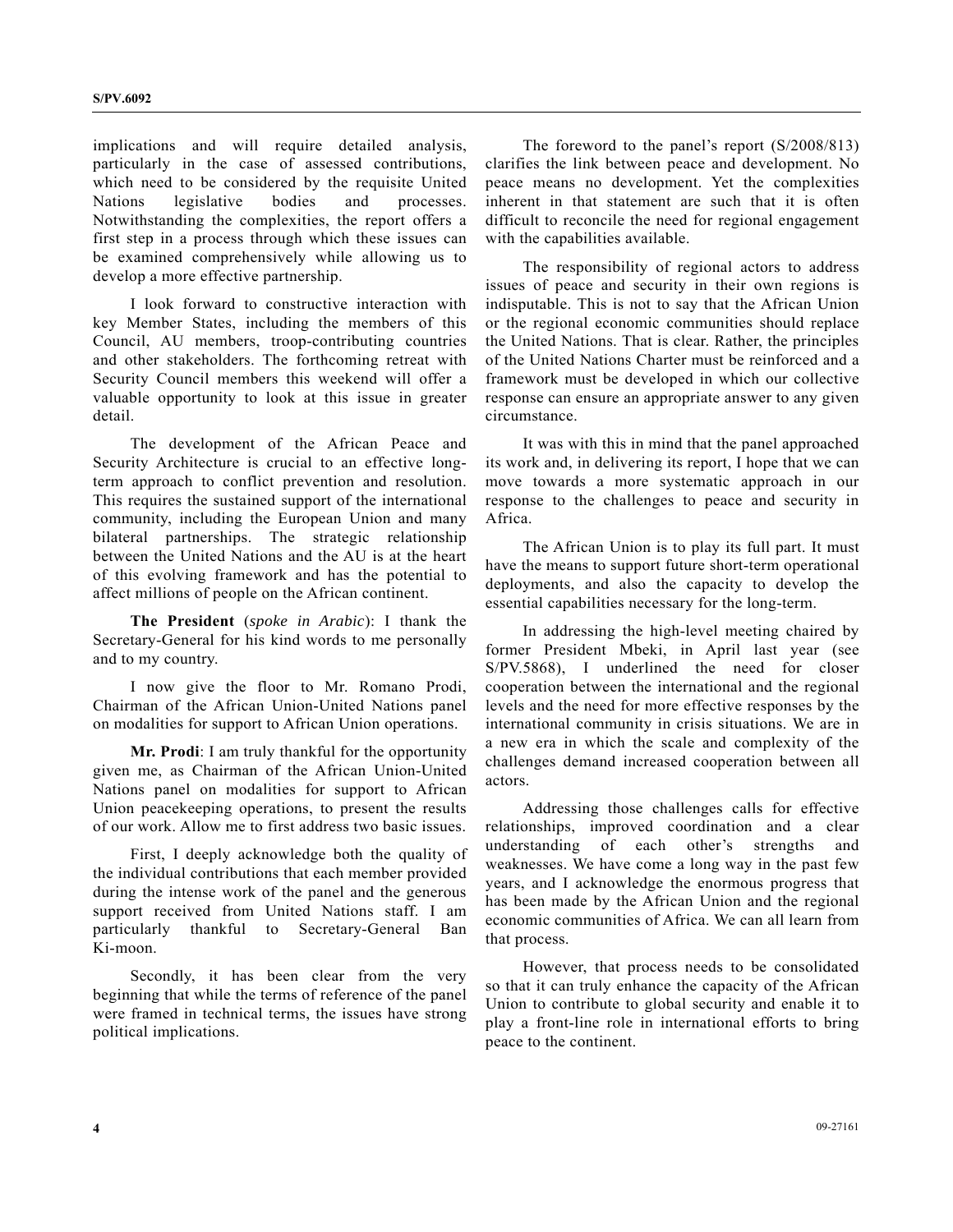Indeed, the ability of the African Union to respond to continental crises within the context of a broader international framework requires significant capabilities. Developing those capabilities requires the permanent support of the international community, including less traditional partners and donors. We must do it in spite of the present competition for scarce resources. Achieving this objective requires improved coordination, new mechanisms and brand-new instruments.

 Thanks to the African Peace and Security Architecture (APSA), significant progress has been achieved in many fields, from conflict prevention to the deployment of peacekeeping missions and the development of long-term capacity. We must ensure further progress in this direction.

 The APSA cannot operate in isolation, and the report emphasizes the importance of establishing a shared vision between the United Nations and the African Union when addressing issues of mutual concern. That implies new, strong coordination between the two Councils. The joint meetings that have already taken place represent a major step forward, but the panel is keen to encourage a more regular exchange through which greater continuity of approach could be cultivated and a shared vision truly established.

 At the level of the African Union Commission and the United Nations Secretariat, the panel recognizes the great progress made and the solid basis for cooperation that has been established, both in terms of supporting operational deployments and long-term capability-building. Nonetheless, there is still significant room for improvement. Limiting operational support to individual missions is understandable, but it does not necessarily promote sustained and efficient cooperation.

 If the African Union Commission and the United Nations Secretariat aim to develop the level of cooperation necessary to support effective mutual synergy, they must be able to work together in a much more structured way. To that end, the panel recommends the creation of a mechanism through which the respective organizations could exchange views on a more regular basis. Various potential models exist that can be used in order to implement that process without creating new structures.

 The ability to work together can be constrained by the limited resources of the African Union Commission. Improving coordination is therefore not sufficient. It is necessary, but not sufficient. It has to be supported by the institutional capacity that will increase African ownership of the process. That can be achieved only once the Commission is properly staffed by skilled personnel provided by the African Union's member States.

 Inevitably, it is military capability that catches the headlines in terms of the development of the African Standby Force, but the report underlines the point that peace on the African continent cannot be achieved through the deployment of military force alone. Capacity needs to be developed across a wide range of activities, such as intelligence, early warning, conflict prevention, post-conflict reconciliation and reconstruction. Here, I repeat, there is a need to develop a shared vision.

 As recently stated by the current President of the African Union, Muammar Al-Qadhafi, if Africa does not develop a common political view it will never be in charge of its peaceful destiny. Developing a shared vision is one thing; implementing, clearly, is another. That requires partnership underpinned by credible capability, and that requires huge resources.

 The panel examined a range of possible options by which greater financial predictability could be built and sustained in the long term. The technical details of that proposal must be further developed in the near future.

 The recommendation that United Nations legislative bodies approve the use of assessed contributions under certain criteria recognizes the importance of the United Nations/African Union relationship, as well as the advantages to be gained by exploiting the African Union's comparative advantage in quickly deploying a bridging operation until conditions are established for longer-term United Nations engagement. The panel was sensitive to the wide range of different views on that proposal, and it expressed the opinion that it is time for the United Nations to expand all aspects concerning the role of the African Union in resolving peace and security issues of course, in coordination with the efforts of the United Nations.

 Similarly, the recommendations concerning the need for logistical support require much closer examination. In particular, there is an opportunity to break with some of the traditional approaches of the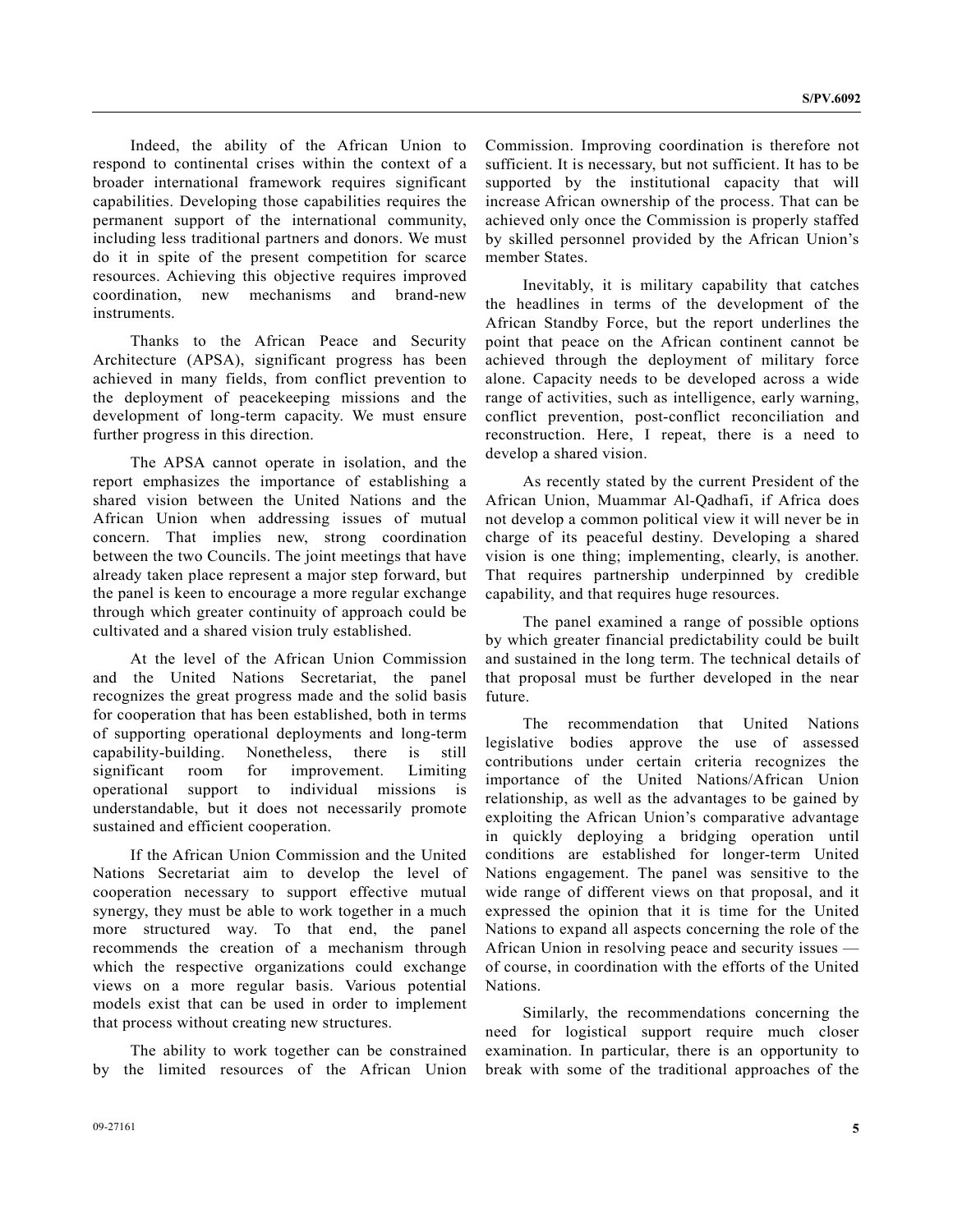past and to take advantage of more innovative ideas that avoid the need to stockpile large quantities of equipment, which is something that is increasingly important in the current economic climate.

 In relation to long-term capacity-building, the panel recommended the establishment of a multi-donor trust fund. The very concept of a multi-donor fund implies that all those that have an interest in a peaceful Africa shall be called on to contribute financial, human and technical resources in order to build that capacity. New donors were encouraged, are encouraged and will be encouraged to start and increase their contributions. If, as we hope, a large multi-donor fund is successfully established, its size and complexity will require expertise that is found in very few international institutions. I know that this is debated, but that is why, in the start-up phase, we recommend the involvement of the United Nations Development Programme. However, in order to ensure the progressive empowerment of the African Union, the headquarters of that structure will be initially located in Addis Ababa. The African Union is expected to take over full responsibility in a short period of time, and thereafter have full ownership of the fund.

 Moreover, it should be stressed that, from the very beginning, the African Union will be in charge of defining priorities and projects in the area of capacitybuilding. In various meetings with the heads of State or Government of countries interested in supporting the role of the African Union in peacekeeping, I have found a generally positive attitude with regard our proposal for a multi-donor fund dedicated to long-term capacity-building. I understand that the engagement of a Prime Minister is different from that of a Minister for Finance, but it was very a very encouraging development.

 That idea also requires additional consideration in order to define the detailed modalities and to determine how it can work in synergy with existing mechanisms such as the African Peace Facility, which was created and supported by the European Union.

 In conclusion, I would emphasize that some of the recommendations can be implemented relatively easily, in particular those dealing with strengthening the political relationship between the United Nations and the African Union. Some of them are already moving forward as part of an ongoing process. Others

require much more detailed analysis than was possible to do under the panel.

 The panel conducted the bulk of its work when the consequences of the current economic downturn were not yet fully expressed. Nonetheless, it is important that support for the African Union increase in the future. It is too important. We have to work better together, and we have to find more efficient instruments for cooperation.

 All of us must be engaged in developing the African Union's capacity. The support of African Union member States is as critical as the material support of non-African States Members of the United Nations. Ownership must belong to Africa, but all Member States, particularly those with interests in Africa, need to be committed to supporting the process. It is clear that there cannot be development without peace, but it is also clear that peace in Africa affects not only Africa's future but the future of all of us. This report should therefore be seen as a significant step in a longer process that will require further consultation and work for the development of its recommendations.

**The President** (*spoke in Arabic*): I thank Mr. Prodi for his briefing and statement.

 I now give the floor to Mr. Ramtane Lamamra, Commissioner for Peace and Security of the African Union.

**Mr. Lamamra** (*spoke in French*): Mr. President, allow me at the outset to say what a pleasure it is to address the Security Council under your presidency on behalf of the African Union Commission and its Chairperson, Mr. Jean Ping, on a question of great importance for the promotion of peace, security and stability on the African continent. But first of all, I should like, Mr. President, to congratulate you upon your appointment as Permanent Representative of the Libyan Arab Jamahiriya to the United Nations and upon your accession to the presidency of the Security Council for this month. I am especially grateful to you, Sir, for having invited us to this debate devoted to the consideration of the report of the African Union-United Nations panel on modalities for support to African Union peacekeeping operations (S/2008/813). This question now lies at the very heart of the problem of strengthening the effectiveness of peacekeeping operations throughout our continent and throughout the world.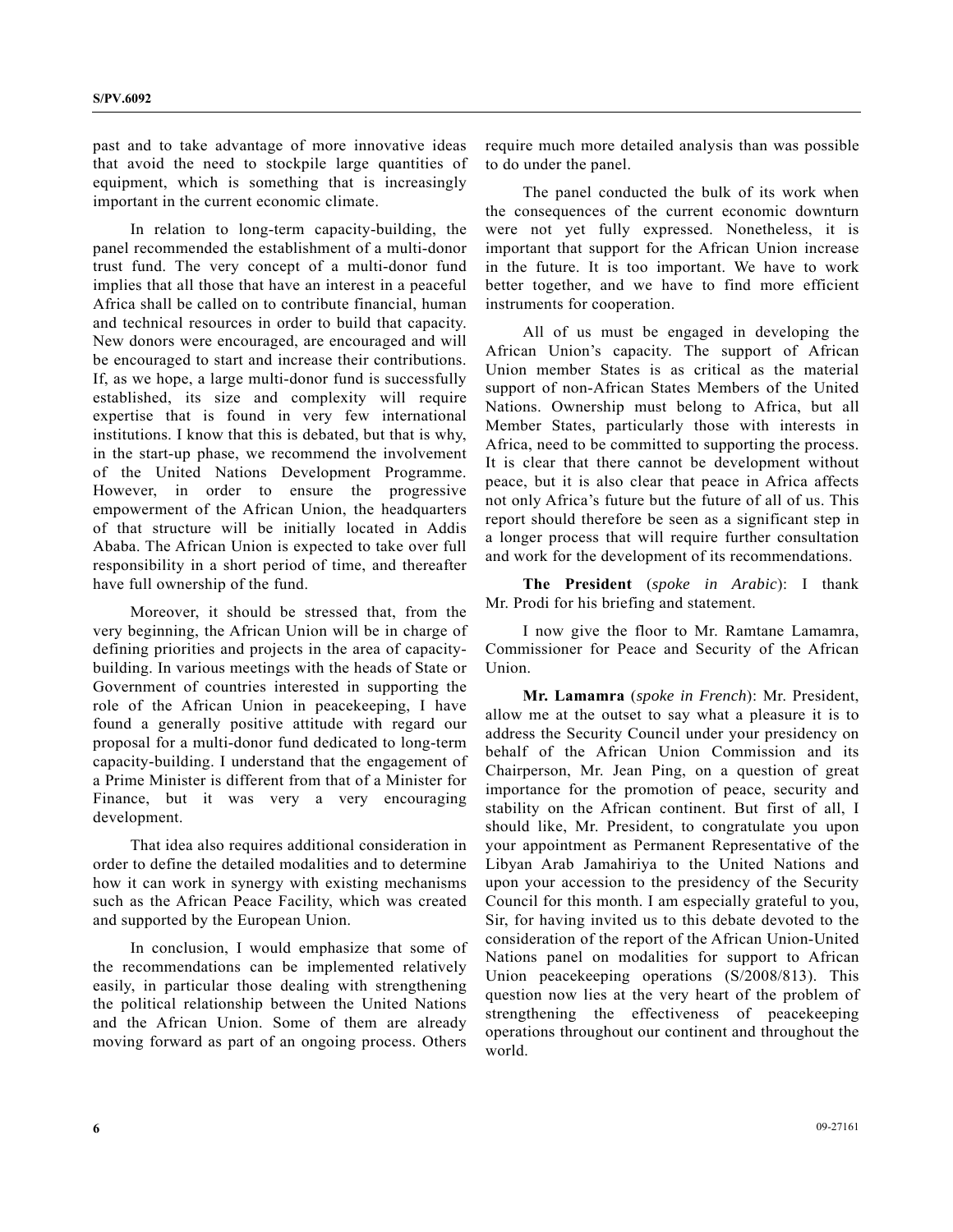In this context, we are also grateful to Secretary-General Ban Ki-moon for his unswerving commitment to peace in Africa and to the promotion of an effective, exemplary partnership between the United Nations and the African Union. With respect to this partnership, the appointment of Chairman Romano Prodi, a faithful friend of Africa, to head this African Union-United Nations group of experts was a guarantee of the success of this endeavour, as demonstrated by the report currently being considered. I should like to convey here to Chairman Prodi, as well as to the members of the panel, the congratulations of the African Union Commission and my own.

 In fact, this report accurately reflects the quality of work built on the lessons learned from peacekeeping operations in Africa and opens up new, promising prospects for greater effectiveness in the African Union's efforts in this regard via the availability of the predictable and lasting financial resources that the Union needs to further strengthen its role in the field of peace and security. The need to strengthen institutional capacities of the African Union, the increase in resources and the stabilization of peacekeeping financing in Africa are opportunely highlighted in this report.

 Just as pertinent are the special recommendations aimed at strengthening cooperation between the United Nations and the African Union in the field of operational collaboration at various levels. The same is true with regard to the creation of new financing mechanisms that would enable us to support specific peacekeeping operations, whether through United Nations-assessed funding or by way of the proposal for a multi-donor trust fund funded by voluntary contributions. In our opinion, this measure is timely, innovative and worthy of everyone's support.

 Over these last few years, regional arrangements have demonstrated renewed dynamism in the promotion of peace, security and stability in their respective regions. Nowhere is this new reality more apparent than in Africa. For a few years now, the African Union has given a new dynamic to its efforts aimed at meeting the pressing challenges facing the continent in the field of peace and security.

 On the basis of relevant provisions of the Protocol relating to the establishment of the Peace and Security Council of the African Union, a continental peace and security architecture has been born. Certainly, a great deal remains to be done to render this architecture fully operational. Nonetheless, significant progress has been achieved, as evidenced by the daily actions of the Peace and Security Council and the initiatives undertaken by the Panel of the Wise as well as the measures undertaken within the framework of the setting up of the Continental Early Warning System and the measures aimed at the launching in June 2010 of the African Standby Force. Moreover, the African Union and the regional mechanisms are working ever more closely together within the framework of the Memorandum of Understanding on Cooperation concluded in January 2008.

 Alongside the progressive implementation of this architecture, the African Union is, on a daily basis, committed to efforts aimed at preventing, managing and settling conflicts. That the challenges are huge is clear to all. It is sufficient to skim through recent news articles on the continent to see that. However, today, we have a strong political will to face those difficulties by stepping up efforts to ensure that structural prevention, mediation and good offices enable us to keep latent tensions and crises from degenerating into open armed conflict.

 Africa's experience in the field of the deployment of observers and military units has developed in various parts of the continent in sometimes especially difficult conditions. That was the case in the recent past in Burundi and the Sudan. It is the case today in Somalia, where battalions deployed by Uganda and Burundi within the framework of African Union Mission in Somalia are bravely striving to support the incipient progress of the Somali people on their road to peace, reconciliation, security and stability.

 In undertaking such initiatives, the African Union is of course discharging its own political responsibilities, and clearly such actions are eloquent proof of an African solidarity that yearns to be proactive and that wants other African States to stand side by side with Somalia in its ordeal. At the same time, the African Union, through all these initiatives in the field of restoring peace and in promoting and supporting peace, is also acting on behalf of the international community, specifically on behalf of the Security Council, which bears the main burden in the maintenance of international peace and security.

 It is thus in this context that the African Union has requested that the United Nations, within the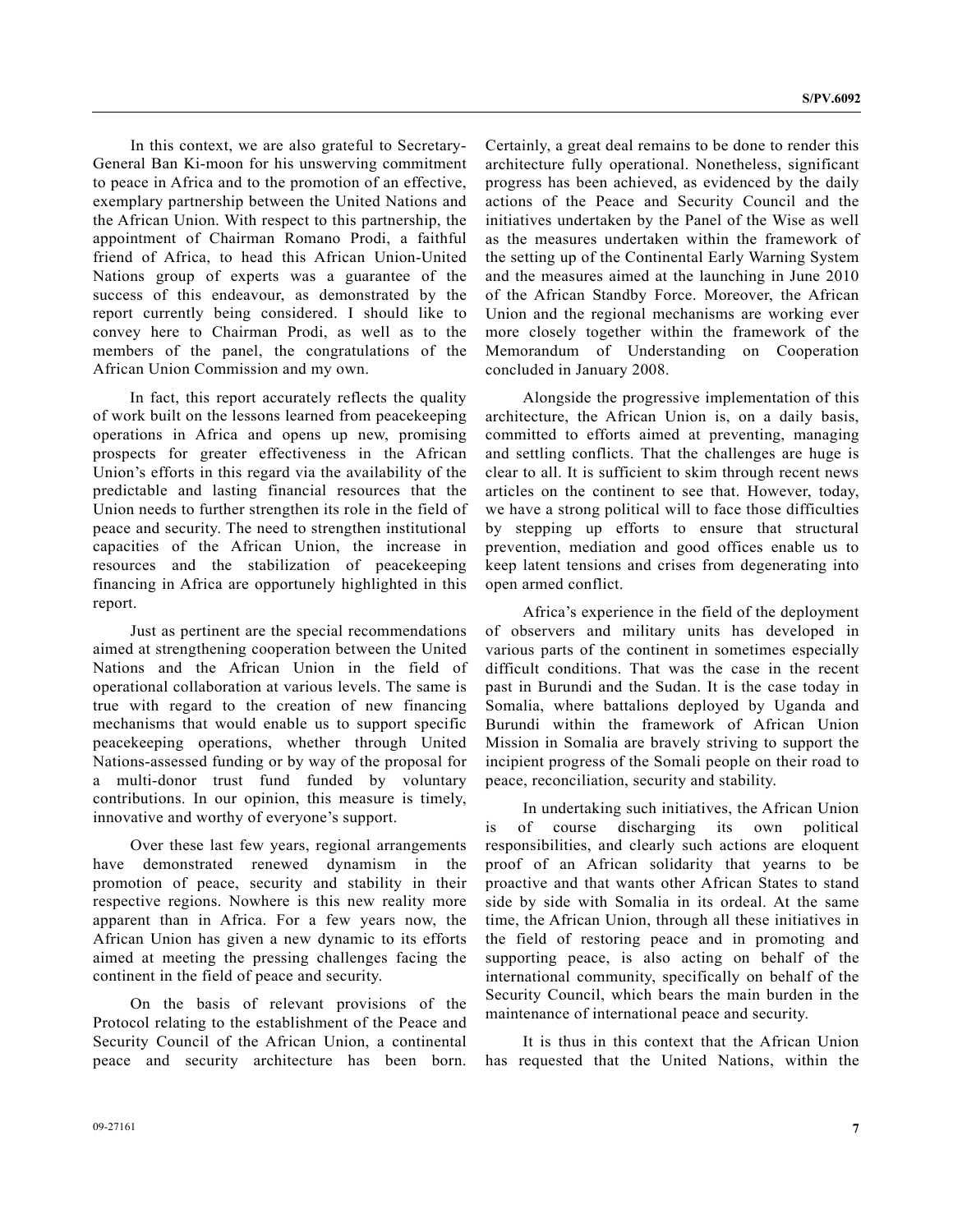framework of Chapter VIII of its Charter, consider the possibility of financing, via regularly assessed contributions, peacekeeping operations undertaken by the African Union or under its authority and with the consent of the Security Council. The process launched following that request, pursuant to a well-advised proposal submitted by South Africa, has resulted in the report submitted for the Council's consideration today. I wish to express the deep appreciation of the African Union Commission to Ms. Dlamini Zuma, Minister for Foreign Affairs of South Africa, for her country's and her personal commitment to undertaking this noble project.

 Indisputably, the report being considered today is an important step in the overall efforts aimed at building the capacities of the African Union, meeting the challenges facing the continent in the field of peace and security, and mobilizing increased support from the international community. The recommendations on the financing of African Union peacekeeping operations are, from that point of view, of special importance.

 The President of the African Union Peace and Security Council for March will have the opportunity to share with Council members the specific contributions that the Peace and Security Council wishes to make directly to the Council's consideration of the issue.

 The future of maintaining international peace and security requires creativity and boldness from all of us. Greater decentralization or devolution, requiring harmonized efforts at the global and regional levels and cohesive strategies, is an ever more essential part of addressing the major challenges in the field of peace and security facing the international community, especially in Africa. At a time when Africa, having correctly anticipated the new realities and requirements of peacekeeping and acquired a comprehensive and progressively operational peace and security architecture — of which the African Standby Force must be a rapid and effective tool — it is necessary to effectively meet the challenge of financing equitably and as a shared responsibility.

 The Prodi report stands as a qualitative and decisive step in that direction. The African Union will spare no effort to ensure that the guidance and recommendations of the report are turned into realities, to the greatest benefit of peace and security throughout our continent and the world.

**The President** (*spoke in Arabic*): I thank Mr. Ramtane Lamamra, Commissioner for Peace and Security of the African Union, for his briefing.

 In accordance with the understanding reached among Council members, I wish to remind all speakers to limit their statements to no more than five minutes in order to enable the Council to carry out its work expeditiously. Delegations with lengthy statements are kindly requested to circulate the texts in writing and to deliver a condensed version when speaking in the Chamber.

 I now give the floor to Her Excellency Ms. Nkosazana Dlamini Zuma, Minister for Foreign Affairs of South Africa.

**Ms. Dlamini Zuma** (South Africa): We thank you, Sir, for allowing us to participate and share our views on the important issue of strengthening the relationship between the United Nations and regional organizations, in particular the African Union (AU), at today's open meeting. I also take this opportunity to congratulate you, Mr. President, on your assumption of the presidency of the Security Council for the month of March. My delegation is also grateful to the Secretary-General for his statement and participation in this meeting.

 Our appreciation also goes to Mr. Romano Prodi, Chairman of the African Union-United Nations panel on modalities for support to African Union operations, for introducing his important report (S/2008/813), and we hope that he will continue to accompany the process to its logical conclusion.

 Today, the need to strengthen and enhance the relationship between the United Nations and regional organizations remains more important than ever before because we are seeing an increased reliance on regional organizations in addressing and resolving some of the conflicts facing us. We are encouraged to note that, over the years, the cooperation between the United Nations and the AU has improved. The recent partnership between the United Nations and the AU in the deployment of the African Union-United Nations Hybrid Operation in Darfur is testimony to the fact that United Nations cooperation and partnership with regional organizations are crucial.

 In addition, we commend the decision of the Security Council to adopt a resolution approving the proposals to strengthen and provide support to the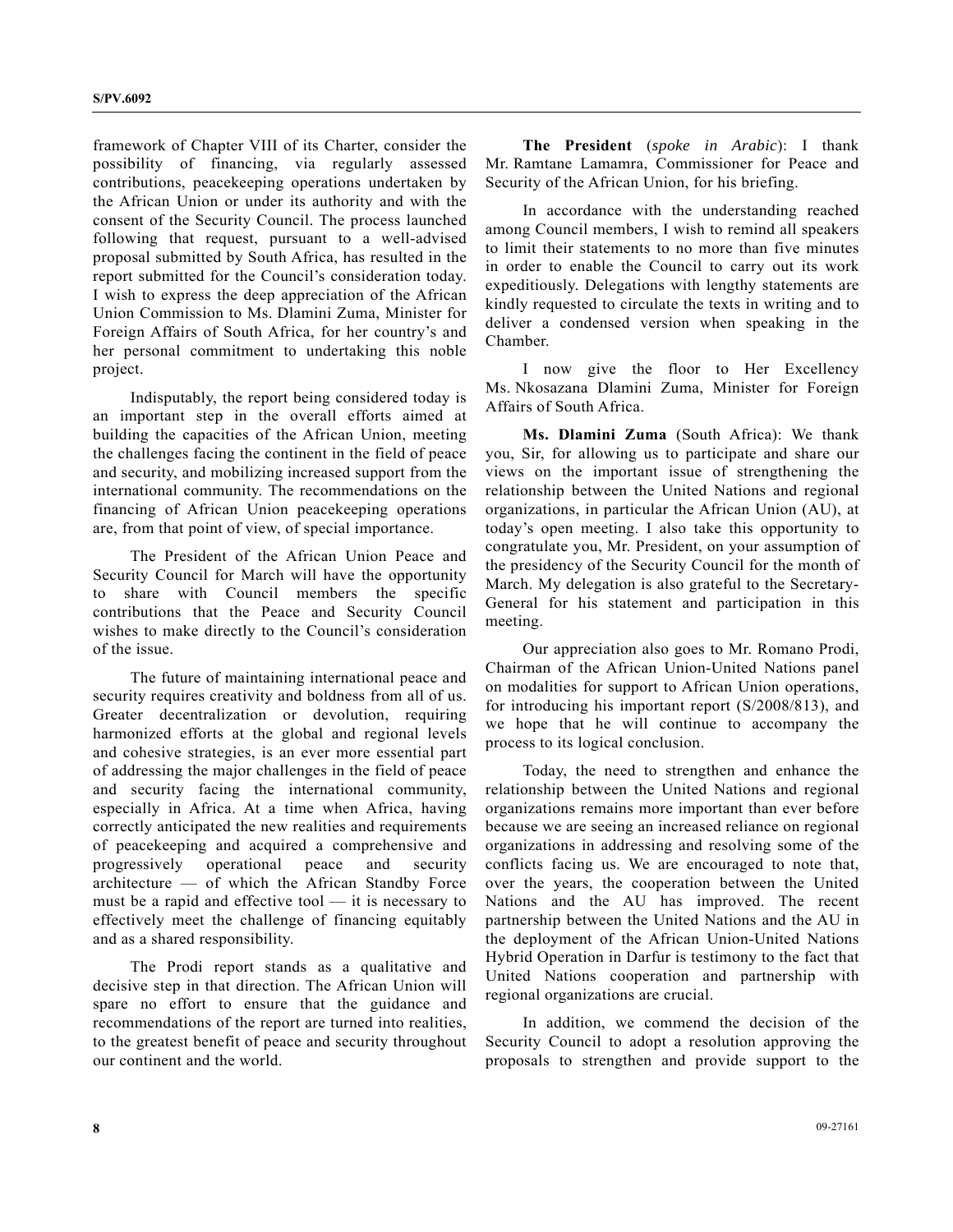African Union Mission in Somalia. We hope that positive development will lead to greater and more systematic cooperation and partnership.

 Notwithstanding the need for enhanced cooperation and partnership between the United Nations and regional organizations, that cooperation does not seek to absolve the Security Council of its Charter-mandated responsibility in the maintenance of international peace and security. In that context, the Security Council remains the main international body entrusted with the primary responsibility for the maintenance of international peace and security. South Africa believes strongly that we should coordinate our collective security efforts under the auspices of United Nations. It is for this reason that, during its tenure as a non-permanent member of the Security Council, South Africa focused on the important question of the enhancement of the relationship between the United Nations and regional organizations, in particular the African Union.

 Among others, resolution 1809 (2008) recognizes the need to enhance the predictability, sustainability and flexibility of financing regional organizations when they undertake peacekeeping under United Nations authority. Furthermore, the said resolution welcomed the Secretary-General's proposal to establish an African Union-United Nations panel to consider in depth the modalities of how to support peacekeeping operations.

 South Africa welcomes the report of the African Union-United Nations panel on modalities for support to African Union operations. We also commend the tireless efforts of Mr. Romano Prodi, Chairman of the panel and other members of the panel, in preparing the report. As noted in paragraph 4 of the report, the panel consulted as widely as possible with the United Nations, the African Union and other relevant **interlocutors** 

 South Africa welcomes the bold recommendations contained in the report of the panel. It should, however, be noted that those recommendations reflect a work in progress and do not provide conclusive answers on ensuring necessary, sustainable and predictable resources for African peacekeeping operations undertaken by the African Union.

 My delegation welcomes the panel's recommendations, in particular in paragraph 90 of the report relating to the use of United Nations-assessed contributions. The issue of the funding of regional peacekeeping operations remains central to enhancing and streamlining the relationship between the United Nations and the African Union. We believe that this recommendation is the first important step towards addressing the most important constraints that limit Africa's capacity to resolve conflicts on our continent.

 For its part, the AU remains committed to resolving African conflicts. The operationalization of the AU Peace and Security Council and the Continental Early Warning System, post-conflict reconstruction and development and the Panel of the Wise and the African Standby Force are clear indications of that resolve and the basic framework for addressing peace and security on the continent. However, that commitment is not matched by the resources at its disposal. For its part, the United Nations, in particular the Security Council, should augment its efforts in a concrete manner.

 The issue of capacity-building is equally important. My delegation concurs with the argument raised by the panel on the importance of enhancing the institutional capacity of the AU. We believe that any efforts aimed at improving that area should build on existing mechanisms. In that context, we commend the ongoing efforts by various stakeholders aimed at providing support to the AU in the area of capacitybuilding. In particular, my delegation would like to acknowledge the continuing pivotal role that the European Union, through the new African Peace Facility, is playing in enhancing the early response mechanism of the African-led mediation and peace support operations.

 My delegation fully supports the panel's view that its recommendations are only an initial phase in a long-term process of developing and supporting the AU's own capacity. In that regard, South Africa endorses the panel's recommendation that a joint African Union-United Nations team should be established to examine the detailed modalities to support the recommendations made in the report. We would also like to say that we share the views of the Commissioner for Peace and Security of the African Union, Mr. Lamamra, and thank him for being here.

 In conclusion, we are pleased that the Security Council will adopt a presidential statement that contains language addressing common and mutual challenges and opportunities facing both the United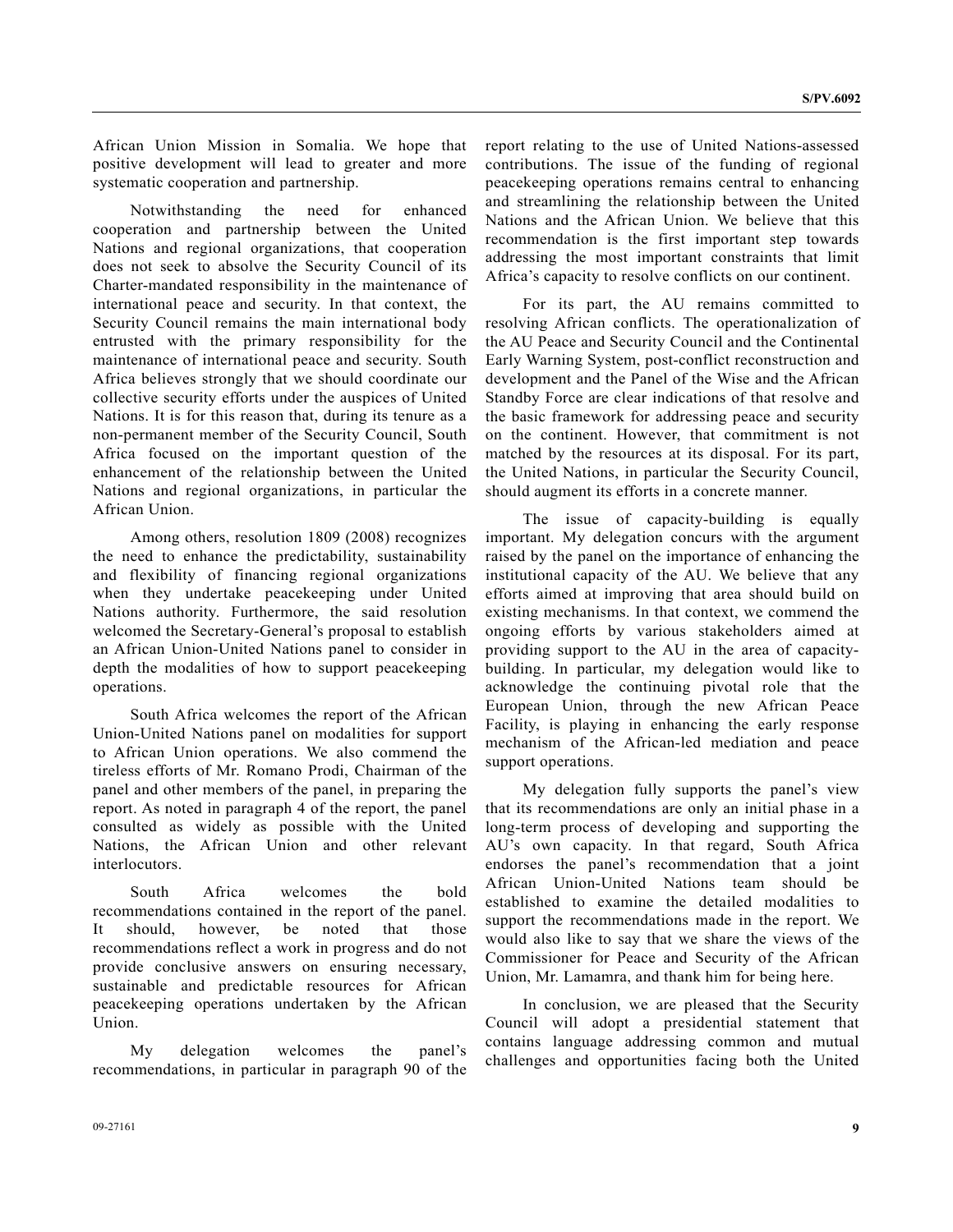Nations and the AU. For its part, South Africa supports that statement but also lends its support to the common endeavours aimed at further enhancing cooperation between the United Nations and regional organizations, in particular. We therefore hope that the Secretary-General will continue his efforts in that direction.

**The President** (*spoke in Arabic*): I thank Minister Zuma for her statement.

 I shall now give the floor to the members of the Security Council.

 **Mr. Shcherbak** (Russian Federation) (*spoke in Russian*): The delegation of the Russian Federation, Sir, is pleased to see you assume your new functions as Permanent Representative of the Libyan Arab Jamahiriya. We wish you every possible success. We note with satisfaction the presence at today's meeting of the Secretary-General, Mr. Ban Ki-moon, the Minister for Foreign Affairs of the Republic of South Africa, Ms. Dlamini Zuma, and the Commissioner for Peace and Security of the African Union, Mr. Lamamra.

 We are grateful to Mr. Prodi and the team that he leads for the comprehensive report on modalities for support to African Union peacekeeping operations (S/2008/813). We note the timeliness of that document. In our view, the report significantly contributes to the international community's efforts towards settling conflicts throughout the African continent. It contains an in-depth analysis of African Union peacekeeping efforts and of ways to strengthen the peacekeeping capacities of that regional organization. It proposes a broad range of short- and long-term practical steps to bolster cooperation between the African Union and the United Nations.

 Clearly, the capacities and resources of the African Union need international support. In that regard, priority attention should be paid to developing a continental peace and security architecture and to establishing and operationalizing an African Standby Force. Here, it is necessary to look at coordinating the international community's efforts to assist the African Union in increasing its own peacekeeping capacities.

 With regard to increasing the cooperation between the United Nations and the African Union, which today the Secretary-General rightly referred to as a strategic relationship, substantial positive experience has been accumulated. A joint peacekeeping

force has been set up in Darfur under the aegis of the United Nations and the African Union and vigorous efforts are being made to advance the Darfur political process. African Union member States are playing an important role in stabilizing the situation in Somalia.

 Political and diplomatic means to avert threats and conflicts are ever more topical. Here, a key role should lie with the Africans themselves. The peacekeeping efforts of the African Union and of subregional organizations such as the Economic Community of West African States, the Southern African Development Community and the Intergovernmental Authority on Development, as well as mediation missions by prominent African political actors, have on a number of occasions contributed to achieving significant advances in regional stability.

 Experience has shown the effectiveness of the model of the preventive deployment of regional peacekeeping operations in hot spots throughout the continent with subsequent transfer of those missions to the United Nations. We share the assessment of Mr. Prodi's report that the crux of today's peacekeeping operations lies in the fact that no single organization can alone resolve these issues. Furthering collective approaches are necessary to effectively overcome today's threats and challenges and demand the consistent stepping up of cooperation among the United Nations, the Security Council and its regional partners. Such cooperation should be based on the 2005 World Summit Outcome (General Assembly resolution 60/1) and the United Nations Charter, in particular Chapter VIII. The provisions of Chapter VIII of the Charter provide a sound legal basis for conducting African peacekeeping operations sanctioned by the Security Council, helping set up an African security architecture. African mechanisms aimed at preventing and settling conflicts must become fully operational.

 In the past few years, the Council has repeatedly considered the issue of stepping up practical cooperation with regional organizations. Today's debate, which is focused on practical cooperation with the African Union, is further confirmation of the serious attention the Security Council is paying to developing effective strategies to preserve peace and security in Africa. The report's recommendations deserve close attention and substantive further development. Many of those recommendations touch upon the interests of all States Member of our global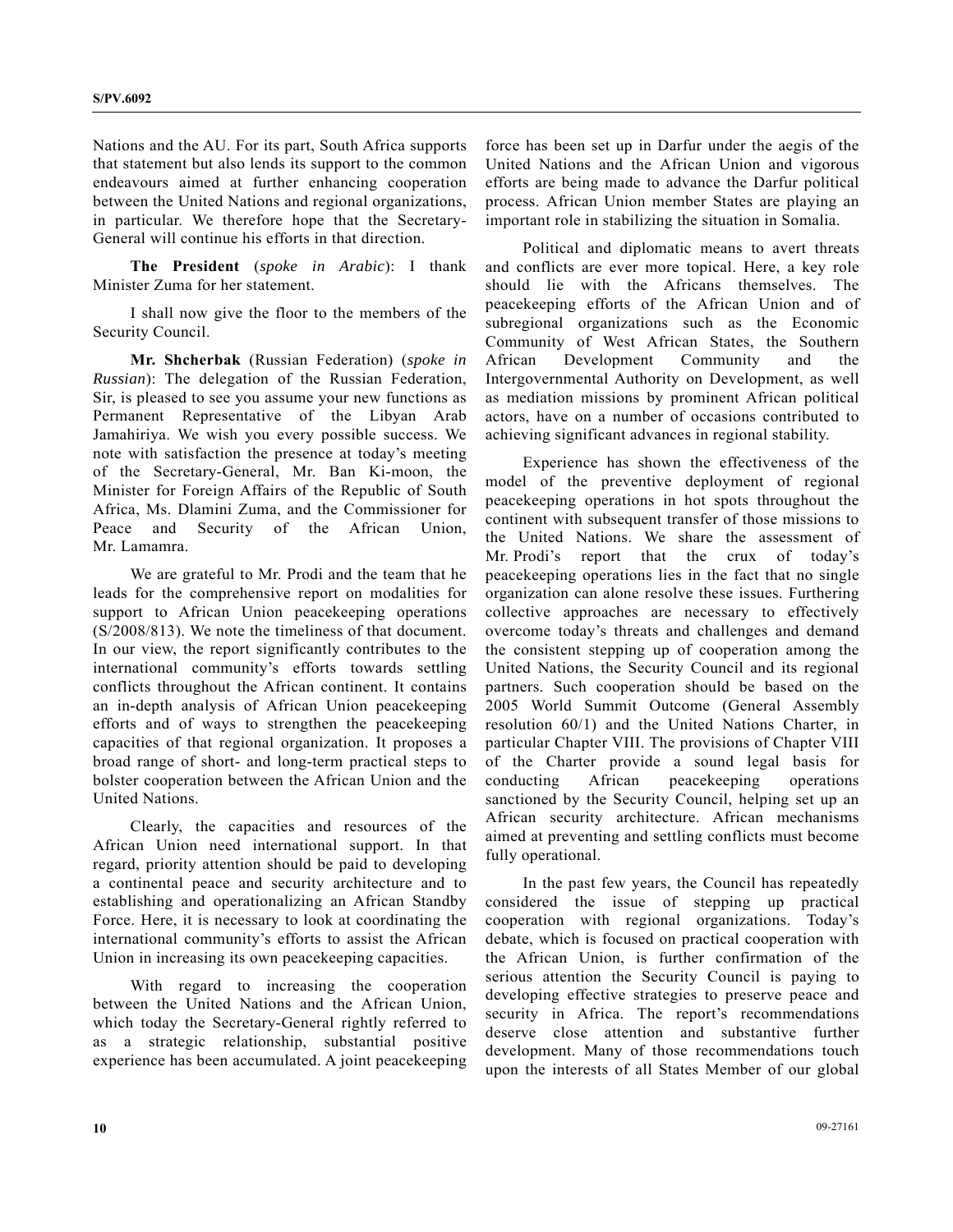Organization. The recommendations on providing temporary logistical and financial support to African Union peacekeeping operations from Member States' assessed contributions should be carefully analysed both by the United Nations Secretariat and by the General Assembly.

 The Russian Federation is actively participating in drawing up and implementing an international programme of strategic support for Africa, including strengthening the peacekeeping capacities of the African Union. Russian peacekeepers are active in almost all United Nations peacekeeping operations throughout the African continent. A Russian helicopter unit is deployed as part of the United Nations mission in the Sudan. Another helicopter unit is deployed as part of the European Union-led peacekeeping force in Chad and the Central African Republic and will soon start discharging its duties as part of the United Nations Mission in the Central African Republic and Chad. Russia's specialized training institutions are implementing a training programme for African peacekeeping personnel.

 In conclusion, I would like to state the readiness of the Russian delegation to endorse the draft presidential statement that is being prepared by Libya. We hope that today's discussion will serve to lend new impetus to the practical cooperation between the United Nations and the African Union.

**Mr. Rugunda** (Uganda): I wish, Sir, to welcome you and to congratulate you upon assuming the post of Permanent Representative of the Libyan Arab Jamahiriya and the presidency of the Security Council. I also wish to thank you for organizing this important debate, which has given the wider United Nations membership an opportunity to contribute to a discussion on peace and security in Africa.

 I wish to welcome Ms. Dlamini Zuma, the Minister for Foreign Affairs of South Africa, whose presence here is a fitting tribute to the important role that South Africa played while on the Security Council in having the discussion on modalities for supporting peacekeeping operations on the Council's agenda. I also wish to welcome the Chairman of the African Union-United Nations panel, Mr. Romano Prodi, and thank him and other members of the panel for the good work they have done. Let me also recognize the presence of Ambassador Lamamra, Commissioner for Peace and Security of the African Union. I wish to

09-27161 **11** 

thank the guests for the statements they have made, and also to thank the Secretary-General of the United Nations for being with us and for his statement.

 This debate today is an opportunity for the United Nations to focus once again on peace and security in Africa. Uganda commends the panel for the report. It is significant that from the outset the report recognizes the primacy of the United Nations Security Council in matters of international peace and security, which is very fundamental. The report also emphasizes the need to enhance the strategic relationship between the United Nations and the African Union (AU) as the basis for a more effective partnership when addressing issues of mutual interest.

 As many in this Council know, conflicts have devastated many parts of the African continent. They have caused untold economic and social damage and have adversely affected the continent's development. Apart from causing human suffering, those conflicts aggravate poverty and create breeding grounds for the emergence of new security threats, including international crime and terrorism.

 It is significant to note that in the last decade Africa has shown great resolve and has exhibited much stronger political will in efforts to end conflicts on the continent. Africa has demonstrated greater responsibility in finding solutions to many of those conflicts.

 Since its establishment, the AU Peace and Security Council has made a tremendous contribution towards peace and security in Africa. Africa has developed its own capacity to respond to crises, and we have seen in recent times the pivotal role the African Union has played in settling crises on the continent in places such as Comoros, Liberia, Sierra Leone and Burundi. African ownership has been clearly demonstrated through the contribution of troops, logistics, political management of conflicts and finances, according to Africa's capacity.

 It is for these reasons that Uganda emphasizes the need for clarity in the relationship between the United Nations and the African Union, especially between the United Nations Security Council and the African Union Peace and Security Council, and the United Nations Secretariat and the African Union Commission, as the basis for a more effective partnership on peace and security. The role of regional arrangements is acknowledged in the Charter of the United Nations and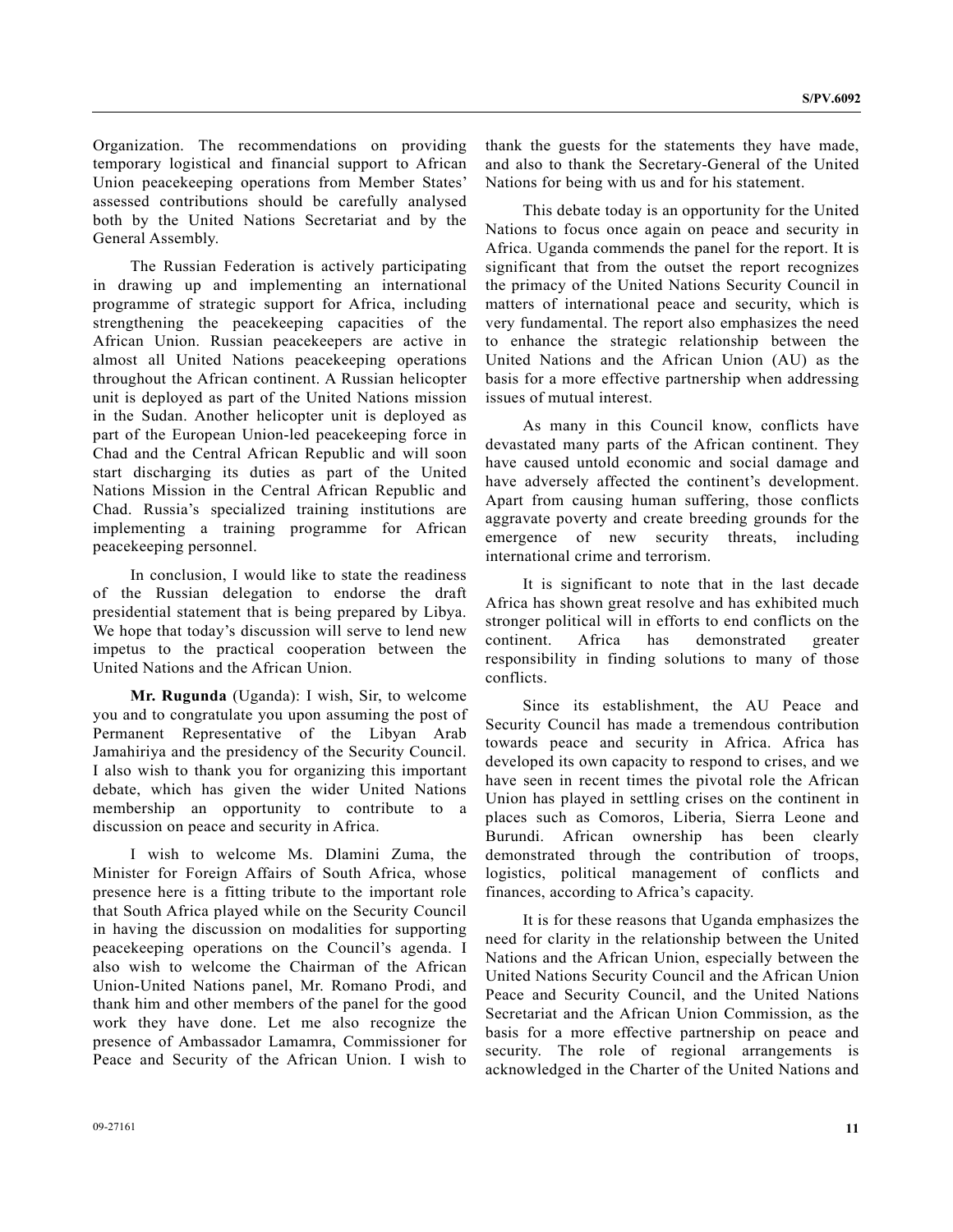should rightly be the basis for building a solid partnership.

 The demands placed on the United Nations for intervention have shown that there needs to be a division of responsibilities between the United Nations and regional organizations such as the African Union in the spheres of conflict prevention, peacemaking, peacekeeping and peacebuilding in order to make possible more effective and comprehensive responses to conflict situations. Such division of labour should take advantage of the different capabilities. As the report rightly states, "There is a significant synergy to be achieved in drawing on the respective capacities of both organizations and exercising the comparative advantage that each can offer" (S/2008/813, para. 6). It is essential that the concept of sharing responsibilities for the execution of missions for the maintenance of international peace and security between the United Nations and the AU is clearly understood.

 Uganda therefore welcomes the establishment of a more effective relationship between the United Nations Security Council and the AU Peace and Security Council and between the United Nations Secretariat and the AU Commission. Decisions pertaining to the setting up of missions, the mandates conferred, the composition of the force, the rules of engagement and reviews of conduct and performance of such missions from time to time can and should be made with consultations with all involved.

 Lessons have been learned from various peacekeeping operations in Africa. One is the need to develop capacity to support operations. As the report rightly points out, the African Union will be able to respond to crises effectively only if there is sufficient political and financial commitment by its own member States and also by the international community. By all accounts, lack of resources remains the single biggest challenge limiting the ability of missions to implement their mandates effectively.

 The African Union Mission in Somalia (AMISOM) has provided examples that have shown that the reliance on unpredictable sources of funding has been a disincentive to potential troop-contributing countries, who are understandably reluctant to commit to missions that they see as under-resourced, especially when that is accompanied by a lack of any guarantee of sustained reimbursement of resources. The proposed establishment of a trust fund as one of the secondary

sources of funding is welcome. However, that requires that issues of the predictability and sustainability of such a fund be addressed. The management of the proposed trust fund would also need further elaboration, with a view to creating a management system that is flexible, transparent and rapid.

 The establishment of a predictable, sustainable and flexible financing mechanism for United Nationsmandated peacekeeping operations undertaken by the African Union is important. Since the AU acts on behalf of the United Nations Security Council in accordance with Chapter VIII of the United Nations Charter, it is imperative that the primary source of funding for peacekeeping operations be United Nations-assessed contributions. That underscores the collective responsibility provided for in the Charter.

 Finally, I wish once again to commend the panel for the report. Peacekeeping is and remains an essential and indispensable tool available to the United Nations in the maintenance of international peace and security. Its viability and effectiveness will be greatly enhanced if there is closer cooperation and coordination between the United Nations and the AU. The debate today is part of a process, and Uganda will continue actively participating in this process in order to identify feasible actions that can ensure timely intervention so that conflicts, particularly in Africa, can be prevented and many precious lives saved.

 Uganda subscribes to and supports the Libyaninitiated presidential statement, which, we think, would be a logical outcome to this important debate.

**Ms. Rice** (United States of America): I wish to begin, Sir, by welcoming you as the new Permanent Representative of Libya and congratulating you on your assumption of the Chair as President of the Council for this month.

 I also want to thank Prime Minister Prodi for his leadership and to thank the other members of the African Union-United Nations panel for their valuable discussion of ways to strengthen the African Union's capacity to organize more effective peacekeeping operations. I am pleased to welcome here as well today Foreign Minister Zuma of South Africa and African Union (AU) Commissioner Lamamra, who have both made enormous contributions in this field.

 We are glad to have this chance to discuss ways to further deepen the important partnership on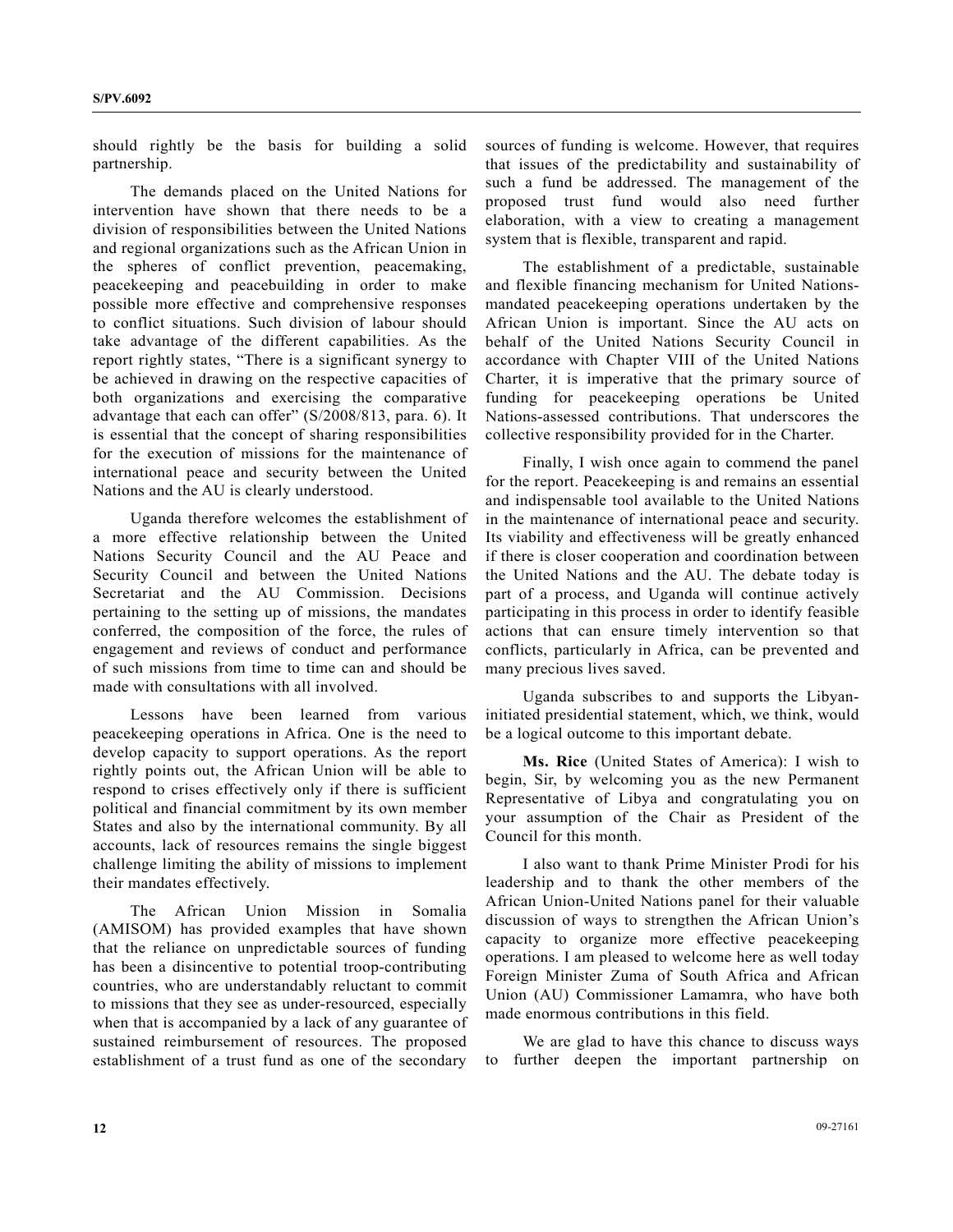peacekeeping between the United Nations and the African Union, a partnership that we steadfastly support and one that lets both the United Nations and the AU do far more than either could do on its own. We look forward to further efforts to ensure that the two organizations coordinate smoothly and draw upon their own unique strengths.

 In the past, United Nations partnerships with the AU and other, subregional, organizations such as the Economic Community of West African States (ECOWAS) have helped end conflicts and protect vulnerable civilians. The question today is how best to build upon those successes, carry out peacekeeping operations more effectively and promote peace and stability across the continent.

 Africa's needs are great, but so are the contributions that Africans have made for many years to keeping the peace. We salute the many African countries that have contributed troops and otherwise supported peace operations across the continent — and, indeed, beyond the continent. And in particular we recognize the ongoing courage of the African Union's decision to become the first body to deploy troops to Darfur when the situation there was and is at its most uncertain, unstable and risky. Tragically, this week's further loss of life has reminded us again how brave the troops of the African Union-United Nations Hybrid Operation in Darfur are and how crucial their lifesaving mission is.

 We also want to express thanks for and acknowledge the extraordinary contributions and sacrifices of the Governments of Uganda and Burundi as they play a crucial role in the African Union Mission in Somalia (AMISOM), where the circumstances are indeed dangerous and where lives have been lost.

 Reading the report before us today (S/2008/813) suggests several important steps forward. Let me discuss a few of them briefly.

 First, we should work together to further enhance the AU secretariat's capacity to plan, manage and sustain peacekeeping operations in the field over the long term. My Government also encourages the secretariats of both the United Nations and the African Union to share the burden of planning for joint operations and to further develop mechanisms to make coordination on joint missions easier and smoother.

 Secondly, as the panel as noted, peacekeeping is not the only tool, or even always the best one, to handle every conflict. The panel recommends that the African Union also increase its capacities in the areas of conflict prevention, crisis management and postconflict peacebuilding and stabilization. We welcome that call.

 Thirdly, we are pleased to note that the panel has recommended that a trust fund mechanism be created to coordinate donor assistance to the ongoing project of stronger African Union peacekeeping. The United States encourages donor nations to join in assisting the AU, either through a trust fund or through bilateral programmes.

 Fourthly, we must recognize how seriously peacekeeping ventures in Africa can be undermined by insufficient resources. This is indeed a major challenge, and we hope we can work together to look at ways to do better in the future. The United States has already taken a leading role in the effort to build up Africa's peacekeeping capacities and to support operations already in the field. Starting with the African Crisis Response Initiative in the 1990s and United States training and equipment support for African contingents that deployed then to the United Nations Mission in Sierra Leone, the United States has led efforts to help build African peacekeeping capacity.

 Just since 2005, we have trained and equipped more than 68,000 African peacekeeping troops from 22 countries through the Global Peace Operation Initiative's African Contingency Operations Training and Assistance programme. These troops have joined in peacekeeping missions across the continent under the auspices of the United Nations, the AU and subregional organizations such as ECOWAS. Since 2005, through Global Peace Operation Initiative's programmes amounting to more than \$7 million, the United States has provided funding, equipment, advisers and technical assistance to help the AU and ECOWAS secretariats build up their peacekeeping capabilities. We have also extensive materiel, logistical and technical support to AU peacekeeping forces in Darfur and Somalia.

 We urge our colleagues on the Council to increase significantly their bilateral contributions to AMISOM. We encourage other donors to follow suit, and we hope that additional countries will consider contributing to AMISOM to join in this important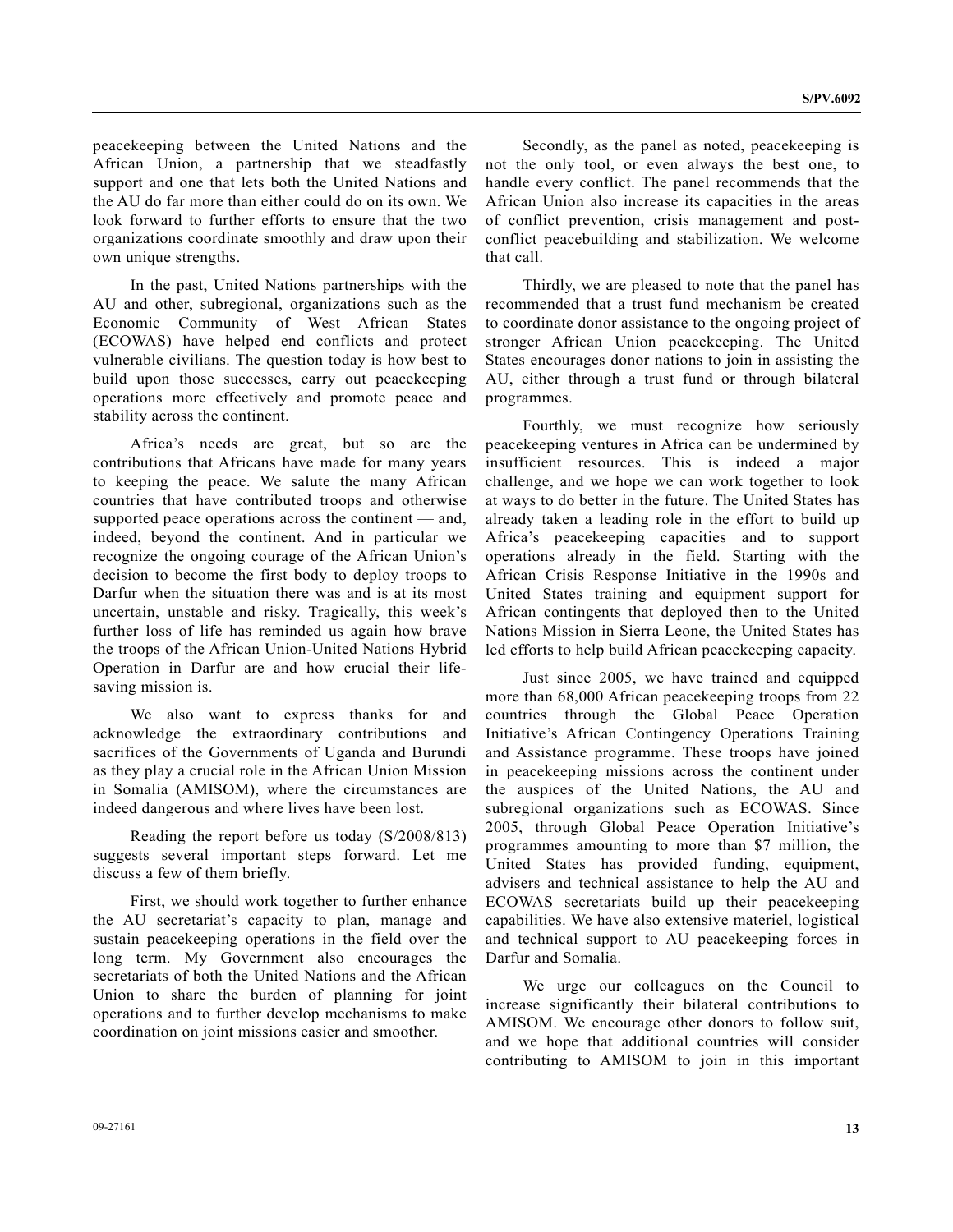effort. There is much more for all of us to do, but we look forward to working together to create a more peaceful, prosperous and secure Africa.

**Mr. Kafando** (Burkina Faso) (*spoke in French*): I wish at the outset, Mr. President, to welcome you as the new Permanent Representative of the Libyan Arab Jamahiriya to the United Nations and to thank you for having convened this meeting to consider the report of the African Union-United Nations panel on modalities for support to peacekeeping operations undertaken by regional organizations, in particular the African Union (AU), under a United Nations mandate (S/2008/813).

 I am particularly pleased to welcome the presence of the Secretary-General, the delegation from the African Union, the Minister for Foreign Affairs of South Africa, and members of the AU-United Nations panel. The presence of such distinguished individuals guarantees open and fruitful discussions aimed at ensuring better interaction between the African Union and the United Nations to continue and strengthen peace and security worldwide, in particular in Africa.

 Today's debate follows the 16 April 2008 meeting between the African Union Peace and Security Council and the United Nations Security Council (see S/PV.5868). It serves to strengthen our belief in the importance of close and constant relations between the two organizations with respect to the maintenance of international peace and security.

 It is clear that Africa is the region most affected by crises and conflicts which are broad in their scope and which thus pose a serious direct threat to international peace and security. Unfortunately, however, despite Africa's commitment to safeguarding world peace, its action remains constrained by a limited capacity to carry out by itself long-term peacekeeping operations or operations in complex crisis situations that require multifaceted intervention.

 In its resolution 1809 (2008), the Security Council was thus correct to endorse the Secretary-General's proposal that a high-level panel of experts be established to consider modalities for support to peacekeeping operations undertaken by regional organizations, in particular the predictability, sustainability and flexibility of financing for regional organizations when they undertake United Nationsmandated peace operations. In our view, the report's conclusions are clear-minded and relevant, and we reiterate our thanks to the panel.

 While we acknowledge that the Security Council bears primary responsibility for the maintenance of international peace and security, it is clear today that the complexity of conflicts and threats to peace requires a collective response. In other words, the United Nations must act together with other international organizations.

 Thus, the African Union and subregional organizations such as the Economic Community of West African States (ECOWAS) and the Southern African Development Community (SADC) have become engaged in conflict settlement — including in the Sudan, the Democratic Republic of the Congo, Somalia, Sierra Leone, Liberia and Côte d'Ivoire — by providing an initial response to crises before the United Nations takes over. The lessons drawn from those operations hopefully reflect the political commitment of those organizations and, above all, the objective difficulties they face in supporting long-term missions. It should be noted that the African Union has experienced some problems assuming leadership of peacekeeping operations on the continent, and the report very clearly indicates that. The handicap is not insurmountable and requires first and foremost the genuine political will of the United Nations and the African Union to engage in open cooperation in accordance with the regional arrangements recognized under the United Nations Charter.

 In the context of peacekeeping, because regional and subregional organizations can be seen as decentralized initiatives of the Security Council, it would be useful to study and consider ways and means of strengthening the African Union's institutional capacities in peacekeeping and security, and to provide it with the support necessary to establish the African Peace and Security Architecture and to create a standing capacity to respond rapidly to conflicts.

 Improved interaction between the Security Council and the African Union Peace and Security Council is clearly essential to making their respective peacemaking and peacekeeping activities more effective. Ultimately, as I have said, the African Union acts on behalf and in the name of the Security Council, and a judicious division of labour needs to be established between the two organizations.

 While we recognize the importance of peacekeeping activities, it is equally necessary to stress prevention and mediation and to exploit the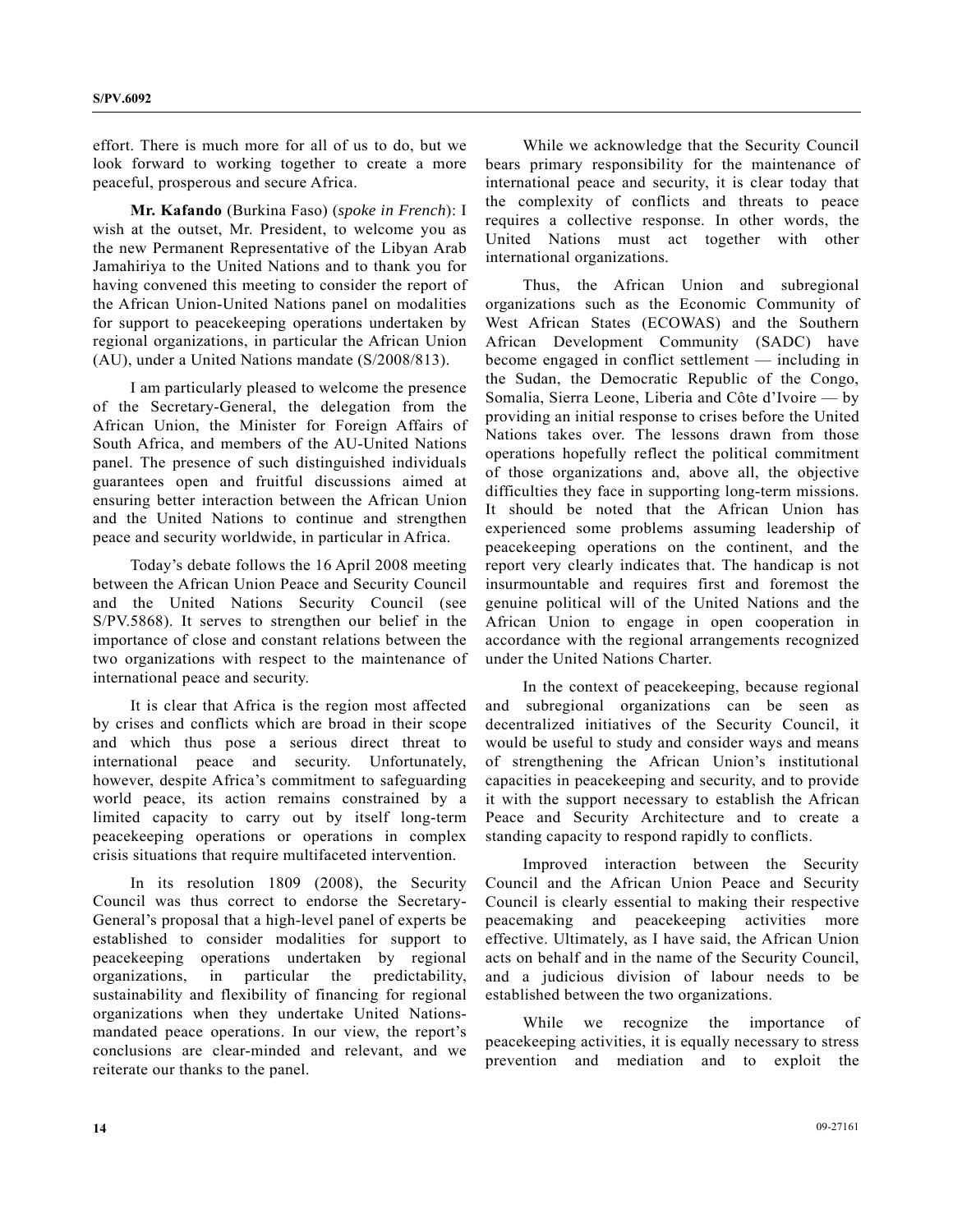comparative advantages of regional and subregional organizations to that end. These have the advantage not only of being able to grasp the extent of crises from the outset, but also and above all of helping to avoid ruinous spending on peacekeeping operations whose outcome is uncertain. We must continue, in the framework of effective partnership, to strengthen the mediation and settlement capacities of regional organizations, pursuant to Chapter VIII of the Charter. In that regard, the establishment of a joint African Union/United Nations mediation support team is encouraging on several levels.

 In conclusion, we welcome yet again the recommendations contained in the report of the panel, which represent an important phase in the reciprocal efforts to strengthen the African Union's capacity to meet the challenges facing the African continent and to mobilize greater international support. We also appreciate the panel's approach in consulting the greatest possible number of actors within the United Nations, the African Union, the regional economic communities, the European Union and Member States, and in presenting its report cautiously and thoughtfully.

 Neither the Security Council nor the regional organizations — the African Union in particular — can shirk their responsibility for peacekeeping under the relevant provisions of the Charter. They must pool their efforts and define the framework of their partnership and interventions. We wish once again to thank the Chairman of the panel, Mr. Romano Prodi, and the members of his team for their valuable contribution. We encourage Mr. Prodi to remain available to lend his experience and expertise to the process of reflection on how to strengthen the partnership between the United Nations and the African Union.

 Burkina Faso thanks the Libyan presidency of the Council for its efforts to ensure the adoption of a presidential statement at the conclusion of this debate.

**Mr. Jurica** (Croatia): I should like first of all to congratulate you, Sir, on your assumption of the duties of Permanent Representative of the Libyan Arab Jamahiriya and to thank you and the Libyan presidency of the Security Council for organizing this important open debate.

 I also thank Ms. Nkosazana Dlamini Zuma, Minister for Foreign Affairs of South Africa; Mr. Ramtane Lamamra, Commissioner for Peace and Security of the African Union; and former Prime

Minister of Italy Romano Prodi for their important contributions and valuable remarks.

 Croatia recognizes the primary responsibility and leading role of the Security Council in the maintenance of international peace and security as the only global body mandated with that task. Nevertheless, we have all come to agree that this global task can be more effectively implemented with active engagement at the regional, subregional and national levels. Optimally, because of their interrelated nature, those three levels of responsibility — global, regional and national should act in harmony in order to achieve peace and security, respecting the principles of subsidiarity, the clear division of labour and effectiveness. In that respect, regional organizations should assume their share of the responsibility, as appropriate, in global/regional partnership mechanisms.

 I would mention that this week we have witnessed a transfer of authorities from the European Union-led peacekeeping force in Chad to the United Nations Mission in the Central African Republic and Chad — a good example of successful cooperation with a regional organization.

 The African Union is an organization set to build an even more solid and permanent architecture in order to address the numerous challenges facing Africa. In that respect, the African Union is a fitting regional partner for the Security Council and the United Nations in general in the project to achieve peace and stability in the continent. The question remains how to maximize the comparative advantages of each respective partner, thus making the best use of this United Nations/African Union partnership. We would like to emphasize a couple of points in that respect.

 First, any true and effective partnership must have a common vision and shared expectations of which goals can realistically be achieved. The strengthening of ties and increased contacts between appropriate United Nations and African Union structures seems like a good step towards achieving a better understanding of, among other things, each partner's role, ability and limitations. Thus, we welcome and support initiatives aimed at that goal.

 Secondly, we could not agree more that the concept of conflict prevention should be strengthened and given more prominence in the work of the United Nations/African Union partnership. The United Nations has continuously built up its conflict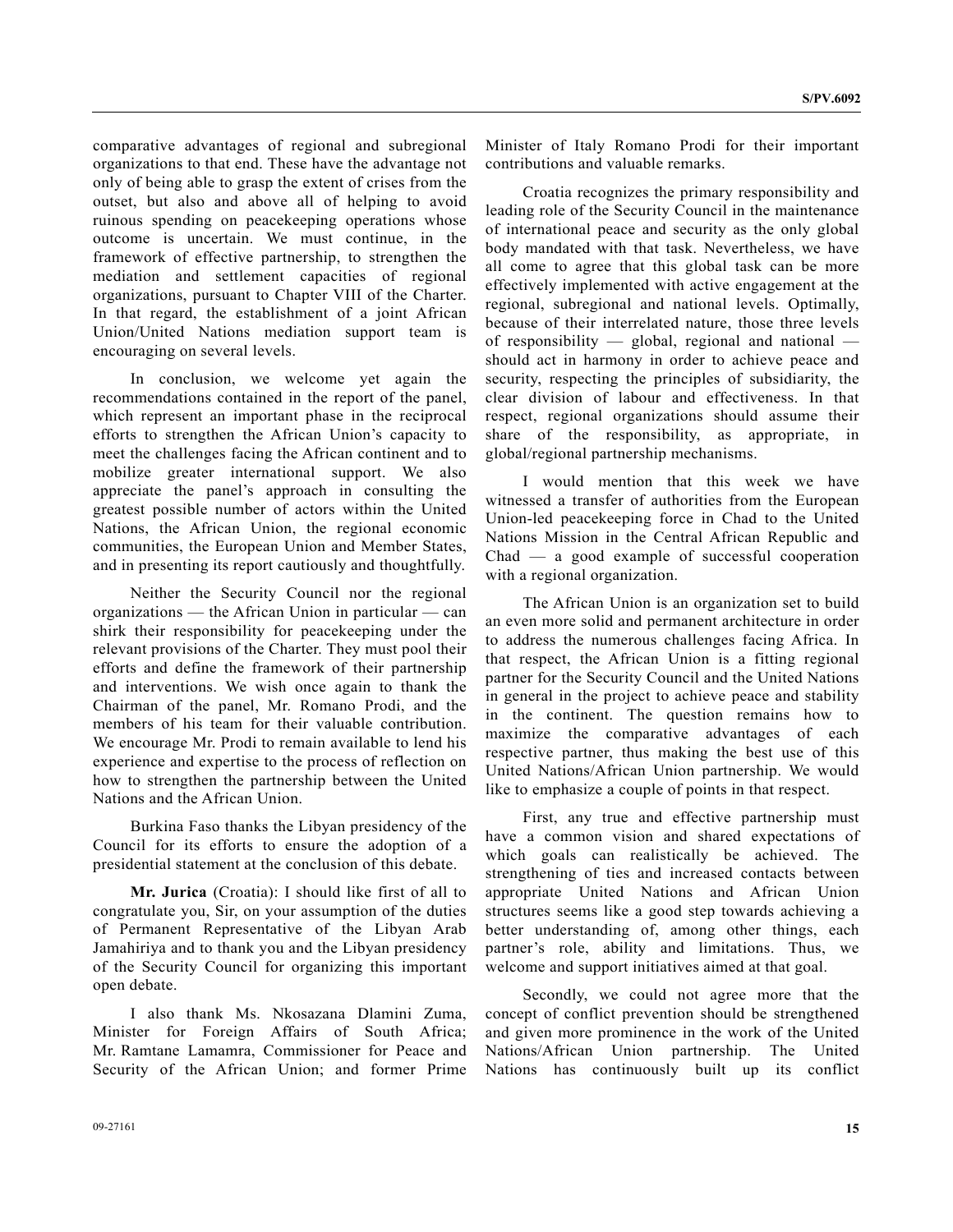prevention capacities, including through the work of the Peacebuilding Commission. The African Union has also created its own preventive diplomacy mechanisms, including the Panel of the Wise and the Continental Early Warning System. All this represents a positive and most welcome development.

 Thirdly, we stress the importance of capacitybuilding as a way of enhancing the African Union's effectiveness and efficiency as it performs tasks the organization has set for itself with respect to conflict prevention, management and resolution. In that regard, we see merit in the proposal to establish a voluntary multi-donor trust fund to address capacity-building issues.

 As for the African Union's peacekeeping efforts, we firmly believe that they cannot be separated from the broader deliberations, including those initiated by the United Kingdom and France, on re-evaluating how peacekeeping in general is undertaken. Furthermore, while we agree that there is a need for more systematic, sustainable and predictable funding for the African Union's peacekeeping missions, we strongly advocate finding a viable, realistic and responsible way to deal with this challenge.

**Mr. Mayr-Harting** (Austria): We would ask you, Sir, to convey our congratulations to the new Permanent Representative of your country on the occasion of his assuming the presidency of the Council.

 We are very grateful for the contributions made to our debate by Mr. Ramtane Lamamra, Commissioner for Peace and Security of the African Union — whom I welcome to the Council — and by Ms. Nkosazana Dlamini Zuma, Minister for Foreign Affairs of South Africa. I would also like to join others in thanking President Romano Prodi for his presentation of the report of the African Union-United Nations panel (S/2008/813) and for his very able leadership in preparing it.

 Austria fully supports the statement to be delivered later today by the representative of the Czech Republic on behalf of the European Union.

 Austria commends the panel for the efforts it has made in addressing the key issue of enhancing support for African Union peacekeeping and in presenting recommendations in that regard. The report of the panel comes at a very timely moment. Just a few weeks ago, the Security Council began to examine key questions related to United Nations peacekeeping. At a time when operational resources are scarce within the United Nations, we must develop ways to enhance our cooperation with regional organizations such as the African Union.

 Over the past few decades, United Nations peacekeeping has changed tremendously in terms of its nature and scope. Our response to the evolving challenges must be updated accordingly. Strengthening the capacities of the African Union is an essential prerequisite if the African Union is to take on a more significant burden in contributing to peace and security in Africa.

 The panel has made several proposals on how to address that issue, including the development of a comprehensive plan for long-term capacity-building and the establishment of a multi-donor trust fund. Such a trust fund could help to build synergies among the efforts of various donors and thereby increase the overall impact of their contributions. It could also help to prevent possible funding gaps. African ownership should be our guiding principle in the design and implementation of such a mechanism. The positive experience gained in the context of the African Peace Facility of the European Union could serve as an example.

 In its report, the panel also outlines a possible way to support African Union-led peacekeeping missions under a United Nations mandate through United Nations-assessed contributions at the very beginning of a peacekeeping mission, before rehatting by the United Nations has taken place. As I have already said, we are in favour of enhanced participation by the African Union in crisis management in Africa. Therefore, we believe that all possible options aimed at supporting African Union-led peacekeeping missions under a United Nations mandate need to be discussed and explored.

 Each crisis or conflict is different. A one-sizefits-all solution is, therefore, neither possible nor effective. There might be cases in which an African Union-led operation might be more effective than a United Nations mission, or other cases in which the United Nations might decide that it is time to reduce its presence in a country and hand over to the African Union. Each of those cases might require a different support package.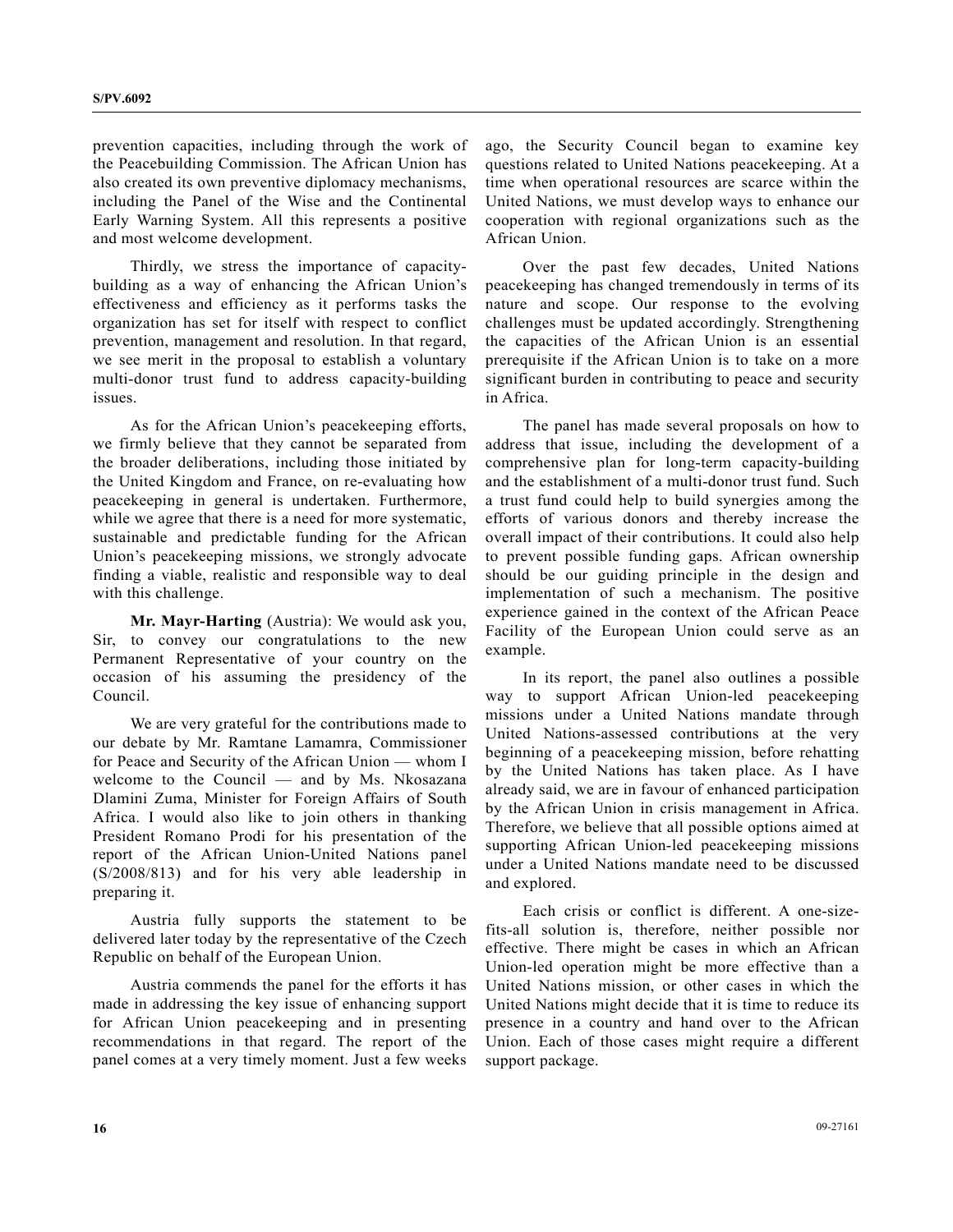The recent resolution 1863 (2009), on supporting the African Union Mission to Somalia, provided an example in which the Council took a decision based on the specific needs of that country, setting up a support mechanism through access to assessed contributions and a voluntary trust fund. I believe that members are aware of the important role that the African Peace Facility of the European Union plays in that context.

 Austria looks forward to receiving the Secretary-General's assessment of the various options for supporting African Union peacekeeping. As I have said, we believe it is important that all possible options be explored. The question of putting in place adequate accountability mechanisms is also critical, and we would certainly welcome proposals by the Secretary-General in that regard. Addressing important crosscutting issues, such as respect for international law; human rights, especially the rights of women and children, in the situation of an armed conflict; and the protection of civilians should be an integral part of our approach.

 Let me conclude by saying that we are grateful to the presidency of the Security Council for having begun the discussion on this very important issue today. We look forward to continuing our deliberations on the basis of a report of the Secretary-General.

 **Mr. İlkin** (Turkey): I would like to begin by welcoming and congratulating Mr. Abdurrahman Mohamed Shalgham, new Permanent Representative of the Libyan Arab Jamahiriya, and wishing him every success. I would be grateful, Mr. President, if you could kindly convey that message to our new colleague. I also wish to thank you for convening today's open debate on the report of the African Union-United Nations panel on modalities for support to African Union (AU) peacekeeping operations under a United Nations mandate. In addition, I would like to thank His Excellency Mr. Ramtane Lamamra, Commissioner for Peace and Security of the African Union; Her Excellency Ms. Nkosazana Dlamini Zuma, Foreign Minister of South Africa; and, of course, His Excellency Mr. Romano Prodi, Chairman of the panel, for their participation in and contributions to this important and timely debate.

 In today's volatile and fragile security environment, effective peacekeeping is of vital importance to the maintenance of international peace and security. In that context, there is no doubt about the role and the responsibility of the United Nations in leading such efforts. However, many United Nations peacekeeping missions throughout the world encounter certain human, material and financial constraints. Moreover, the ever-growing demand for peacekeeping around the globe, coupled with increasingly robust and demanding mandates, suggests that constraints may persist in the years to come.

 Against that background, it is imperative that the United Nations enhance its peacekeeping capabilities, including by establishing new coalitions and partnerships in the area of peacekeeping. In fact, that is a commitment and a challenge that we collectively undertook under paragraph 170 of the 2005 World Summit Outcome Document (General Assembly resolution 60/1). Turkey therefore supports the call for the establishment of more effective arrangements between the United Nations and regional organizations having complementary peacekeeping capabilities.

 In that context, we congratulate Mr. Prodi and other members of the panel for their thorough and analytical report on the role that the African Union can play in peacekeeping and the support that the United Nations can provide for such an undertaking. The report addresses key issues in a comprehensive way. Thus, rather than repeating them, I will just say that we concur with all the basic findings of the report, as well as with the thrust of its recommendations.

 In particular, we support the panel's visionary recommendations aimed at developing a more effective partnership between the United Nations and the African Union not only on peacekeeping, but also on conflict prevention and post-conflict reconstruction. Furthermore, we share the views concerning the need to enhance African peacekeeping capabilities. The success of all such efforts requires support from the relevant United Nations bodies and organs, as well as from Member States.

 The United Nations has embarked upon a comprehensive review aimed at enhancing the effectiveness of United Nations peacekeeping operations. As a matter of fact, the Secretary-General has invited the members of the Security Council and high-level administrators of the Secretariat to a retreat this weekend to discuss that issue. As a major troopand police-contributing country, Turkey actively follows the review process. We believe that the development of an effective partnership between the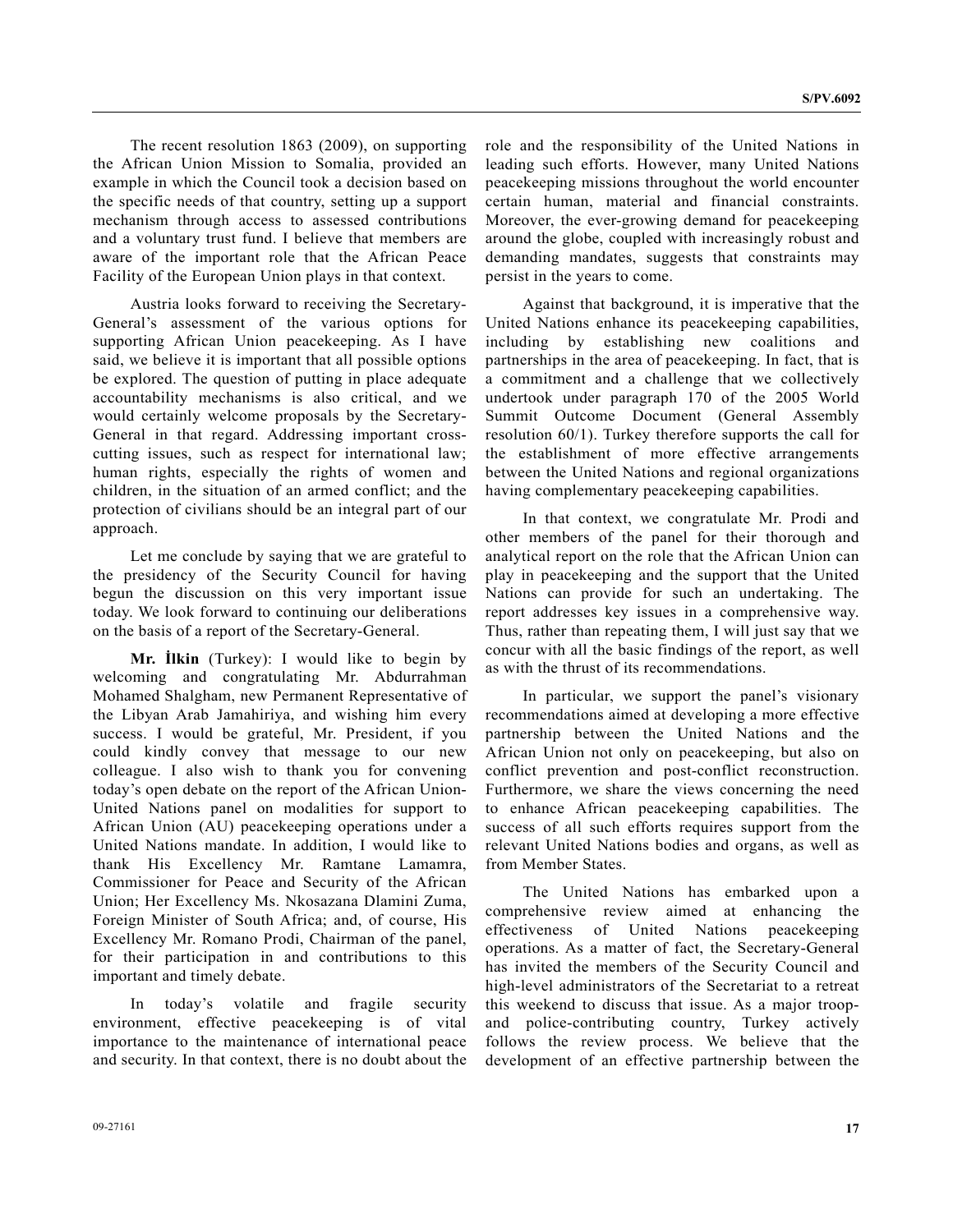United Nations and the African Union, as well as the enhancement of the Union's peacekeeping capabilities, should constitute an integral part of that process.

 One of the crucial aspects of long-term capacitybuilding is, of course, funding. Hence, the priority accorded by the panel to examining the difficulties in that area is well placed. Indeed, the provision of predictable and sustainable funding to support the African Union's peacekeeping efforts is of utmost importance to the success of that endeavour. We believe that the recommendations contained in the report regarding this particular aspect are of significance and merit due and in-depth consideration.

 In other words, we believe that the panel's report depicts the serious challenges standing in the way of effective African peacekeeping, as well as the opportunities and prospects that it entails. Therefore, the thought-provoking recommendations included in the report with a view to overcoming those difficulties should be fully taken into account in our own review. Accordingly, we hope that, following the evaluation of the Secretary-General, a joint United Nations and African Union team can soon be established to examine these recommendations and how best to implement them.

 Investing in Africans' peacekeeping capacity means investing in the security, stability and future of that great continent. It is a sound investment that will surely pay off as the African continent fully develops its own capabilities. Turkey is ready and willing to do its fair share in this regard. The rapidly developing relations between Turkey and the African countries, as evidenced by the African Union's declaration of Turkey as one of its three strategic partners, provides us ample ground to build upon, and we are committed to doing so.

**Mr. Heller** (Mexico) (*spoke in Spanish*): First of all, allow me to welcome the new Permanent Representative of the Libyan Arab Jamahiriya and to wish him every success during your presidency of the Council. I also welcome the presence of the Secretary-General, Mr. Ban Ki-moon; the Deputy Secretary-General, Ms. Asha-Rose Migiro; the Chairman of the African Union-United Nations panel, Mr. Romano Prodi; the Commissioner for Peace and Security of the African Union (AU), Mr. Ramtane Lamamra; and the Minister for Foreign Affairs of South Africa, Ms. Nkosazana Dlamini Zuma.

 The report of the African Union-United Nations panel on modalities for support to African Union peacekeeping operations (S/2008/813) is a useful and important contribution to the task of identifying more effective ways of linking the efforts of the United Nations in the area of peace and security, in particular those of the Security Council, with those of regional and subregional organizations.

 It is important to remember the inevitable regional dimension of internal conflicts. This requires the identification of appropriate strategies that define actions emphasizing compliance with international law, the peaceful solution of disputes, respect for human rights and the strengthening of the rule of law.

 This cooperation with regional organizations, however, is of particular relevance and clearly fruitful when it occurs within the purview of regional organizations. We must not overlook this point when we consider the role of regional organizations. Neither must we forget that different organizations serve different purposes in each of the regions — hence the advantages of exploring this option in the case of the AU.

 We firmly believe that in order to achieve peacebuilding and peacekeeping in Africa, we need to work on four main issues: the resolution of conflict that is, the establishment of peace; the promotion of economic development and of institution-building; respect for human rights; and conflict prevention through a focus on the causes of conflict and the eradication thereof.

 The shared responsibility of the United Nations and the AU in achieving those goals is clear. Thus, drawing on the experience of United Nations peacekeeping missions in Africa, it is clearly important for us to have a strategic vision, shared by the AU and the United Nations, clear and viable mandates and close coordination between United Nations agencies and programmes in the field and regional and subregional organizations when a peace mission is deployed.

 The link between the AU and the Security Council could be strengthened through exchanges of information, in particular the presentation of regular reports on the regional and multilateral peacekeeping operations deployed on the continent. We therefore believe that we should explore the issue of mechanisms to develop AU capacities to take timely action.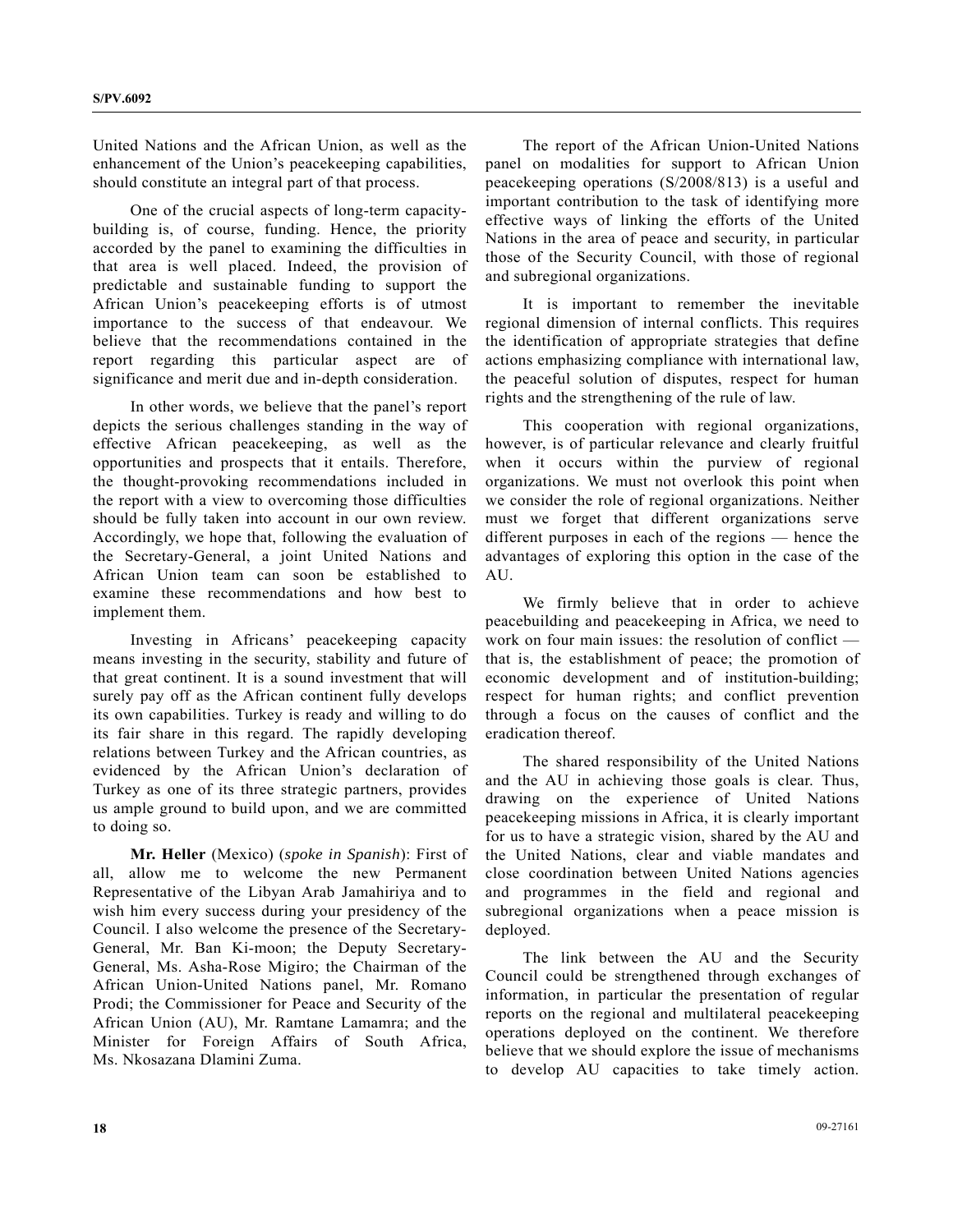However, my country believes that these endeavours must be aimed at a lasting solution to conflict and require wide-ranging and effective measures that attack the roots of conflict and promote long-term stability in the continent.

 We therefore trust that we will soon have an assessment by the Secretary-General of the report so that this Council can focus its consideration of this issue on the next steps we need to take to support AU peacekeeping operations.

**Mr. Takasu** (Japan): First of all, I would like to welcome the appointment of the Permanent Representative of the Libyan Arab Jamahiriya, who is a friend of ours. I thank His Excellency Mr. Prodi for the introduction of a very important report (S/2008/813). I would also like to welcome the presence of African Union Commissioner Lamamra and Ms. Dlamini Zuma, Foreign Minister of South Africa, at today's meeting. The presence of these high-level representatives demonstrates the importance that African Union members attach to this challenging issue.

 The Security Council has been devoting considerable time and energy to addressing many issues of peace and stability in Africa. Therefore, it is gratifying that the African Union (AU) has been playing an increasingly important role in the maintenance of peace and security on the African continent. We commend the efforts undertaken by African countries.

 It is important for the United Nations to make full use of the strength and advantage of regional organizations whenever appropriate, consistent with Chapter VIII of the United Nations Charter. We concur on the need to reinforce practical cooperation between the United Nations and the AU. More specific steps should be taken to strengthen cooperation between the United Nations Secretariat and the AU Commission. We should also further promote the existing good cooperation between the Security Council and the AU Peace and Security Council.

 The cooperation between the Security Council and regional organizations should be developed in a way that reflects the principle that the Council has the primary responsibility for the maintenance of international peace and security, according to the Charter. In particular, when peacekeeping operations that are initiated and led by regional organizations are

considered for transfer to United Nations peacekeeping operations, the United Nations and the relevant regional organizations must start early-stage consultation, coordination and information sharing.

 Japan has promoted the enhanced peacekeeping capabilities of African countries, the AU and regional organizations. The Security Council should encourage the international community and mobilize traditional and new, unconventional donors to continue to extend support for the capacity-building of AU headquarters, AU peacekeeping operations and individual Member States that are troop-contributing countries.

 The importance of capacity-building through better training and better equipment cannot be overemphasized and should be given particular attention. At the fourth Tokyo International Conference on African Development, held in Japan this past year, support for capacity-building of African peacekeeping efforts was stressed as an essential element of the consolidation of peace and stability in Africa. We therefore welcome the ongoing efforts made by the AU support team within the United Nations Secretariat. Japan will continue to provide its assistance to support training centres for peacekeeping operations in many African countries.

 The most crucial factor for effective action is African ownership, and we welcome the growing commitment to that on the part of the AU. In this respect, it is interesting to note the recommendation contained in the panel's report to establish a system for financial support for peacekeeping operations through AU-assessed contributions.

 We recognize the panel's emphasis on the fact that one of major constraints is resources — how to secure predictable, sustainable and flexible resources. We naturally welcome initiatives by regional organizations such as the AU to maintain regional peace and security. However, an authorization given by the Security Council for such an operation itself is meant for activities of regional organizations and does not automatically qualify for financial support by the United Nations.

 In our view, we need to clarify practical, legal, administrative and financial aspects. We should also study the matter further to determine what would be credible and realistic conditions in order for such support to be made available. When it comes to the use of the assessed budget of the United Nations, we must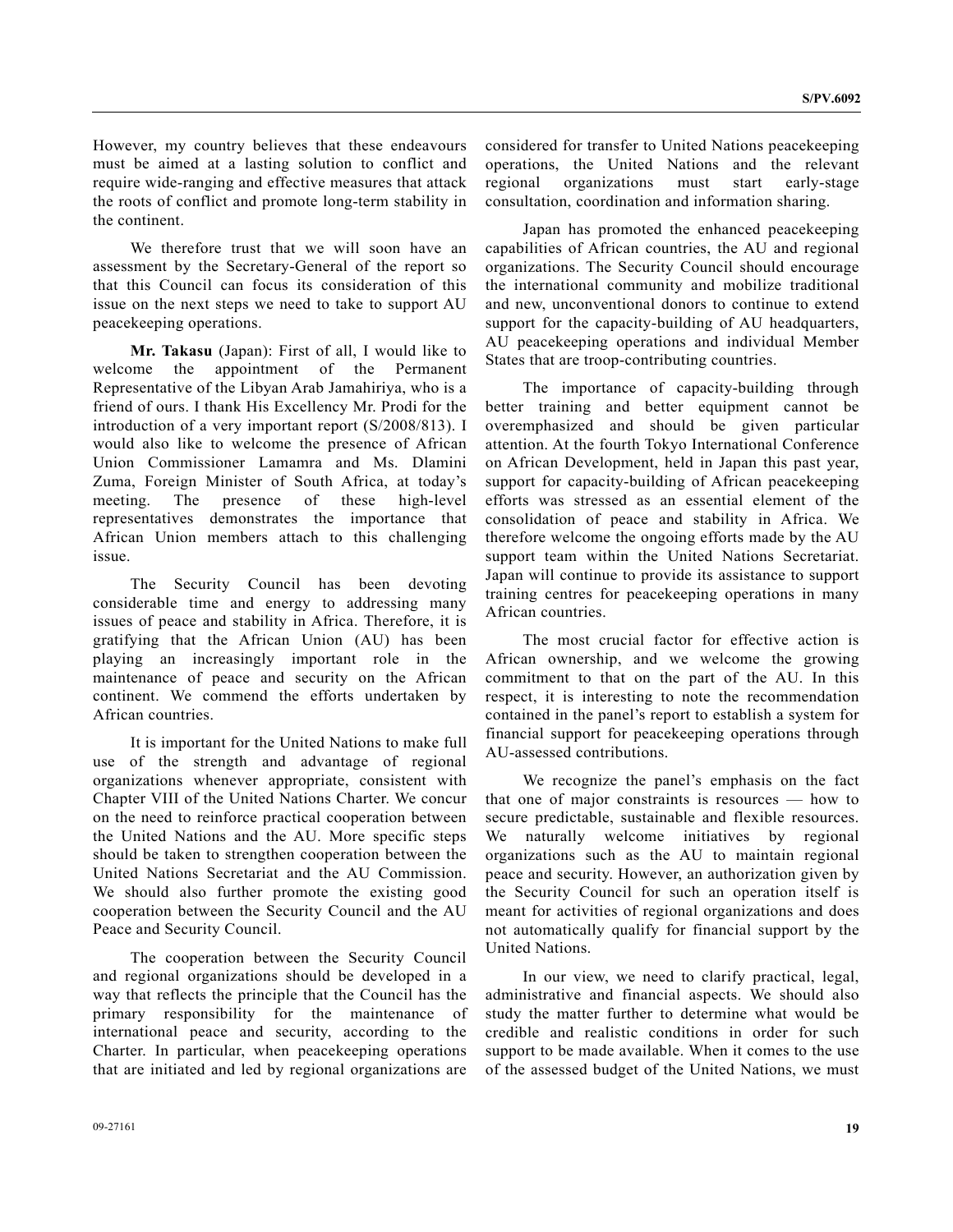stress the importance of respecting the established rules and mechanisms of the United Nations. As clearly stated in the Charter of the United Nations, including in Article 17, only the expenses of the United Nations itself shall be borne by Member States through assessed contributions. We should also consider how to ensure accountability and transparency in a credible manner, on the part of the United Nations Secretariat and also on the part of the African Union.

 With regard to the possibility of establishing a trust fund based on voluntary contributions, we should examine the relationship with existing mechanisms and the modalities for effectively managing, planning for, implementing and evaluating the fund.

 We take note of the many interesting ideas presented in the panel's report. We are committed to supporting the African Union and other regional organizations in Africa and we are ready to consider carefully every feasible option.

 The panel's report addresses a wide variety of issues that will require detailed technical consideration. We believe it would be useful to set the priorities and timeframe for the Council's review. In that regard, we appreciate the Secretary-General's assessment and analysis of the panel's recommendations, on the basis of which the Security Council should examine the most appropriate way to follow up the recommendations.

 Finally, let me reiterate that peace and security in Africa are fundamental to the continent's economic and social stability. Japan, mindful of that overriding imperative, continues to promote peace and security in Africa and support for the efforts of the African Union and subregional organizations. In that regard, we attach particular priority to enhancing Africa's peacekeeping capabilities, strengthening the African Peace and Security Architecture, funding issues and an effective peacebuilding strategy.

**Mr. Urbina** (Costa Rica) (*spoke in Spanish*): I should like to begin by warmly welcoming to New York the new Permanent Representative of the Libyan Arab Jamahiriya. I would also like to express my gratitude for the way that you, Ambassador Dabbashi, have guided the work of the Council during the time you have been responsible for representing Libya. I would also like to welcome the participation of the Secretary-General and the presence among us of Deputy Secretary-General Migiro; the Foreign Minister of South Africa; the Chairman of the African UnionUnited Nations panel, Mr. Romano Prodi; and the Commissioner for Peace and Security of the African Union, Mr. Lamamra.

 The international collective security system will not be able to ensure observance of the principles of international law unless it enjoys the active participation of regional and subregional organizations. Including them in the process of creating an international environment conducive to harnessing national efforts in ensuring the development and wellbeing of peoples is an imperative of our day. That was the message that Costa Rica wanted to impart last November when it organized an open debate on strengthening collective security mechanisms, reducing military expenditures and increasing spending on social development (see S/PV.6017). The first and most important contribution that regional organizations can make to international peace and security is to actively participate in establishing an environment in which rights are respected, obligations honoured and all members participate in extending international guarantees as to the sovereignty and territorial integrity of States.

 History has indisputably illustrated the value of the participation of regional organizations and arrangements in preventing conflicts and resolving them peacefully. Geographic proximity, shared history and cultural affinities have always been extremely valuable to international efforts to prevent conflict. For instance, is it not the case that peace in Kosovo was facilitated by the regional effort that led to the Rambouillet Accords? Was not last year's tension between Thailand and Cambodia eased as a result of the efforts of their regional partners in the Association of Southeast Asian Nations? Was not the peace that was achieved in Kenya following the tension during the elections the result of the decisive intervention of that country's African friends? My own country's decision not to possess an army was only ratified following the intervention of our regional body to guarantee our peace and territorial integrity. The whole world of the past 50 years provides numerous examples that confirm the decisive contributions of regional organizations.

 In addition to their contribution in the prevention and peaceful resolution of conflicts, regional organizations can also play an indispensable role in focusing attention on a conflict early on. Often, the cumbersome machinery of the United Nations lacks the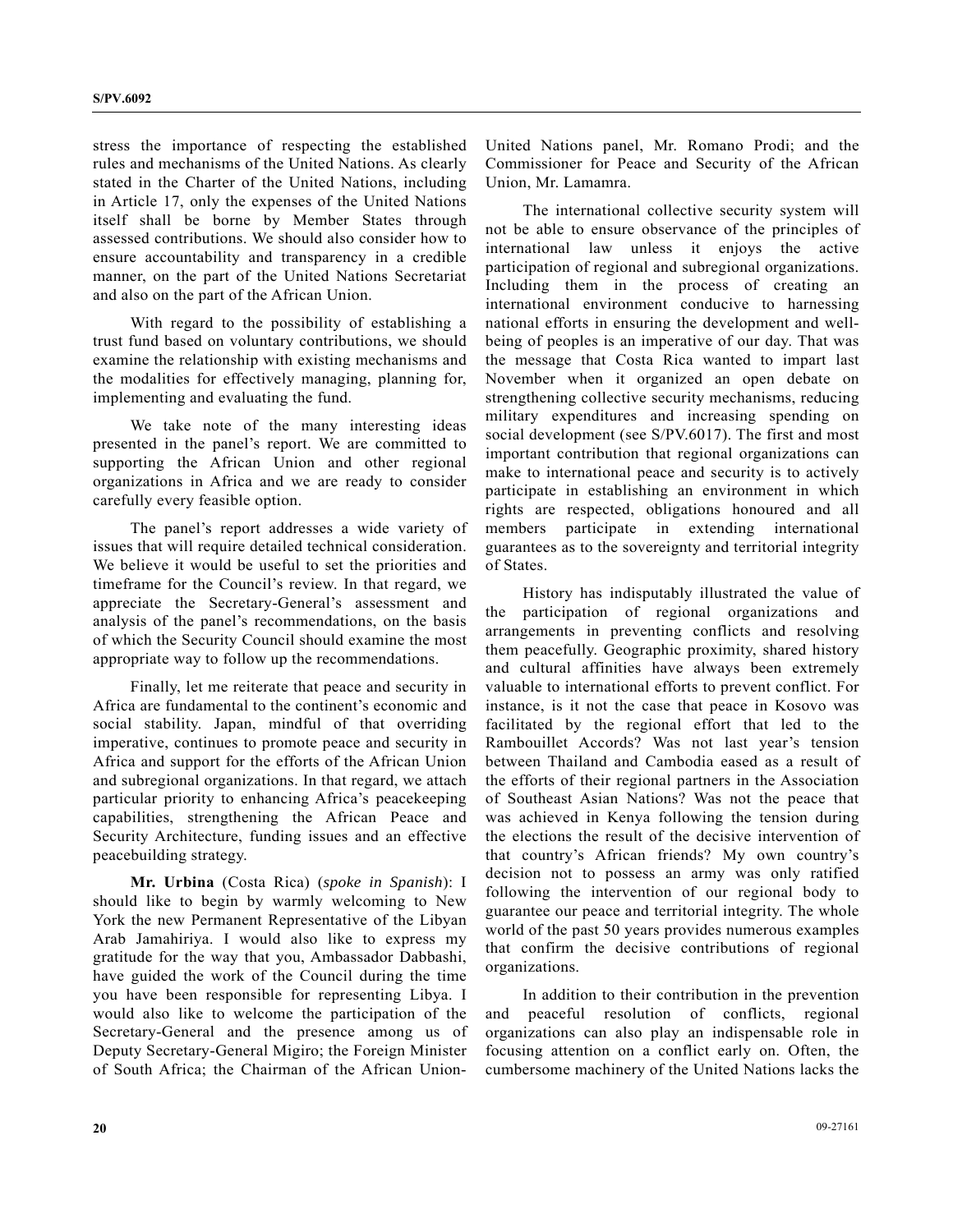necessary flexibility to act in the early stages of a conflict. In addition, it is also frequently the case that decisive action by regional and subregional organizations is successful in ending a conflict before it can have devastating effects.

 Those examples of the real and potential contributions of regional organizations inform our meeting today. As the debate last April (see S/PV.5868) illustrated, this is not an easy subject. However, the current circumstances and the direction that the international Organization is taking compel us to begin to design new models for cooperation between the United Nations and regional organizations. It is no surprise that it was the African Union that once again raised an issue that has always been on the agenda. The attention that the international community pays to conflicts in Africa, as well as the growing desire of Africans to contribute to resolving them, albeit with very limited resources, make it very urgent for the Security Council to consider this issue.

 The report before us today (S/2008/813) constitutes an important step forward on a long road that requires us give up old habits and think creatively about how to solve new problems. Costa Rica firmly believes that cooperation between our two organizations must go far beyond merely agreeing on support packages to provide African forces with boots, bulletproof vests, communications equipment and light weapons, as we did recently with regard to Somalia.

 Cooperation between the United Nations and the African Union is of strategic importance. We must move ahead with identifying responsibilities and modalities for cooperation. To that end, it is necessary to increase and improve the quality of communication at all levels. It will not be an easy process; nor will it produce results very quickly.

 Costa Rica appreciates the report of the joint panel as a tool to identify goals and make recommendations, which must now be the subject of a great deal of consideration, analysis and dialogue. In order to arrive at the needed answers, we must continue to build up experiences and learn lessons. A detailed examination of the experience of the African Union-United Nations Hybrid Operation in Darfur and of the process launched by resolution 1863 (2009) on Somalia will undoubtedly contribute to the consideration of this issue.

 Everyone knows that financial cooperation issues will be the most difficult to resolve. Our previous meeting on this issue identified potential significant differences in that regard. Such differences are inevitable. My Government is carefully considering the recommendations made by the panel in that connection. We look forward to the Secretary-General's recommendations in order that we can contribute to developing greater cooperation with the African Union.

 Despite the fact that the report clearly establishes the need to build this ad hoc relationship without creating a precedent, my delegation believes that strengthening the relationship with the African Union must go hand in hand with the construction of more flexible and effective models for cooperation with other regional and subregional organizations throughout the world. In the last analysis, what we are building is not a link that will result in preferential treatment for one particular organization; rather, we are bolstering multilateralism and the international collective system of security in our world.

**Mr. Zhang Yesui** (China) (*spoke in Chinese*): I would like to thank you, Sir, for presiding over today's open debate and to avail myself of this opportunity to welcome you in your new post as the Permanent Representative of the Libyan Arab Jamahiriya. I would also like to welcome Ms. Zuma, Minister for Foreign Affairs of South Africa, and Mr. Lamamra, Commissioner for Peace and Security of the African Union (AU), to our meeting today. I would also like to thank Mr. Prodi and the African Union-United Nations panel of eminent persons under his leadership for the report they have submitted (S/2008/813). The report's recommendations on strengthening the peacekeeping capacity of the AU merit careful consideration.

 The world today is confronted with more and more challenges. As Africa is the region with the greatest concentration of wars and conflicts, achieving peace and security in Africa has become one of the most immediate and pressing challenges facing us. Maintaining peace and stability on the African continent is not only in the interests of African countries and peoples, but also in the common interest of the international community as a whole.

 The Security Council is entrusted with the primary responsibility for the maintenance of international peace and security. The Council has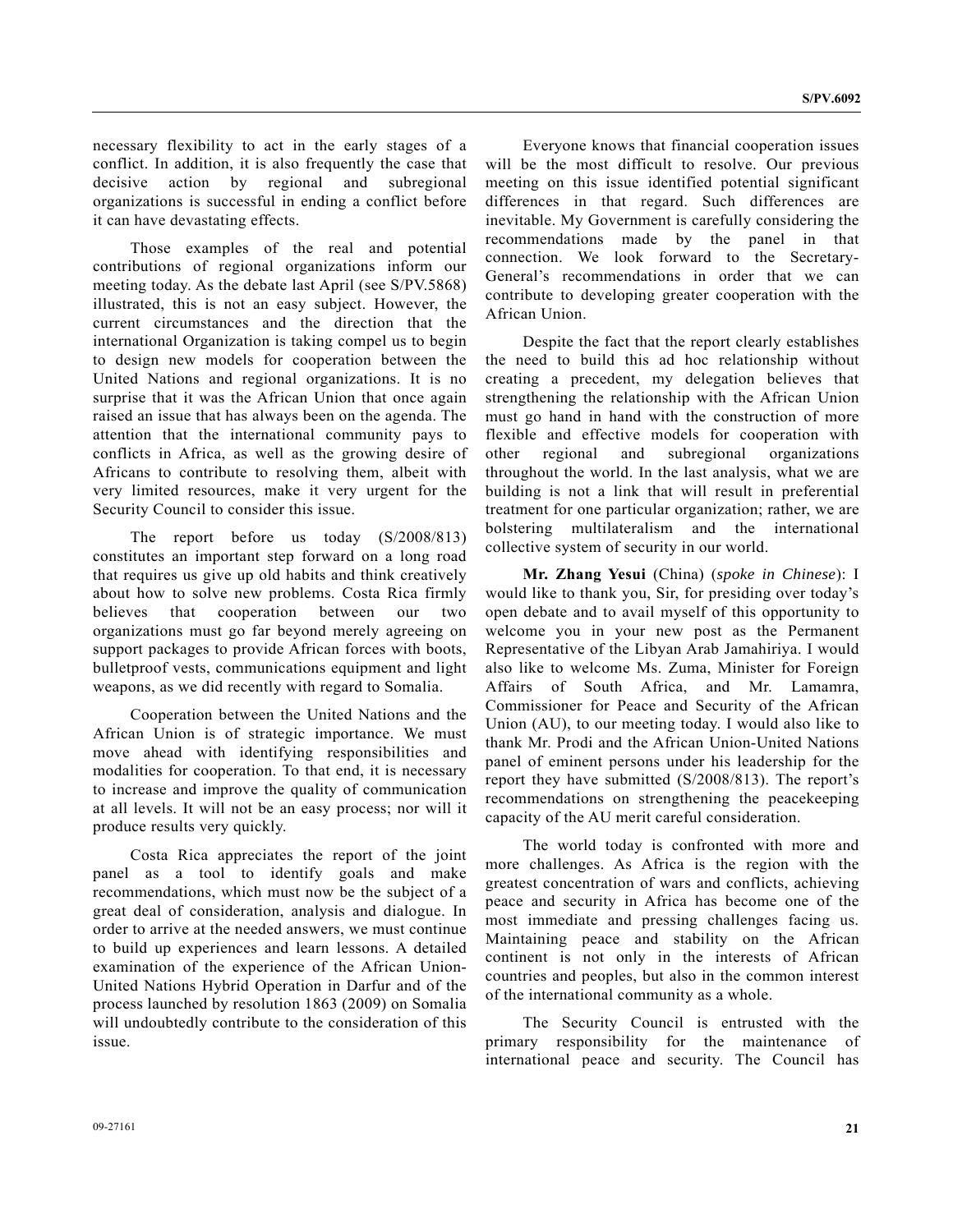invested an enormous amount of energy in Africa; 60 per cent of the items on its agenda relate to the continent, and nearly half of the Council-mandated United Nations peacekeeping operations are deployed there.

 We are satisfied to note that the AU has played an increasingly important role in maintaining peace and stability in Africa and in settling African conflicts, serving as a beneficial and strong complement to the work of the Security Council. It is therefore both the widely shared aspiration of the African countries and a practical need for the Council's work to further strengthen the cooperation between the United Nations and the African Union.

 We are all in favour of a closer partnership between the African Union and the United Nations. This partnership should be built on a stable yet flexible basis. While ensuring its own authority, the Security Council should give priority consideration to supporting the key role of the AU in conflict settlement and should heed the views and suggestions of the Union, including by paying more attention to African Union voices on questions such as Darfur, the Sudan and Somalia.

 This partnership should be equal and mutually complementary. The United Nations and the African Union each have comparative advantages in addressing African hot spot issues. If the two sides strengthen coordination on the basis of mutual respect and mutual complementarity, and if they make joint efforts to respond to the various challenges faced by the African continent, this will greatly enhance the overall effectiveness of the international community's efforts to address African conflicts.

 We support finding more reliable means of funding for African Union peacekeeping operations as part of our effort to provide predictable resource guarantees. While the AU has the strong political will to respond to conflicts in Africa, it finds it hard to play its role fully and put to use its unique advantages, because of logistical and financial constraints.

 The recommendation in the report of the African Union-United Nations panel of eminent persons on establishing a new financing mechanism merits further study by all parties concerned. In recent years, the United Nations has worked to strengthen African Union peacekeeping operations in places like Darfur, the Sudan and Somalia; this has been broadly welcomed by the international community. We support the enhancement of capacity-building in the area of peacekeeping for the African Union and hope that the United Nations will scale up cooperation with the AU in areas where the Organization has advantages, such as personnel training, institution-building, informationsharing, resource management and logistics support, so as to effectively implement the United Nations Ten-Year Capacity-Building Programme for the African Union.

 We also encourage other donors to continue to commit themselves to strengthening the African Union's peacekeeping capacity. We support putting the strengthening of the peacekeeping capacity of the African Union on the list of priority areas in the United Nations peacekeeping reform agenda.

 Currently, United Nations peacekeeping operations are confronted with such daunting challenges as overexpansion, low efficiency and inadequacy of resources. Thus, strengthening the African Union's peacekeeping capacity will not only increase the efficiency of peacekeeping and save resources, but will also enhance Africa's sense of ownership and the capacity to take the destiny of the continent into Africans' own hands. It is necessary for us to study ways to achieve the optimal combination of the two, so that United Nations peacekeeping can be advanced through strengthening the peacekeeping capacity of the AU, and so that Africa can benefit from United Nations peacekeeping reform and improve its overall peacekeeping capabilities.

**Mr. Le Luong Minh** (Viet Nam): Mr. President, at the outset, I would like to extend to you my most heartfelt congratulations on your appointment as the new head of the Libyan delegation. I thank the Libyan presidency for convening this important debate of the Security Council. I welcome the participation of Secretary-General Ban Ki-moon; the Chairman of the African Union-United Nations panel, Mr. Romano Prodi; the Commissioner for Peace and Security of the African Union, Mr. Ramtane Lamamra; the Minister for Foreign Affairs of South Africa, Ms. Nkosazana Dlamini Zuma; and other distinguished individuals from the African Union. I thank them for their contributions. We align ourselves with the statement to be delivered by Ambassador Abelardo Moreno Fernández of Cuba on behalf of the Non-Aligned Movement.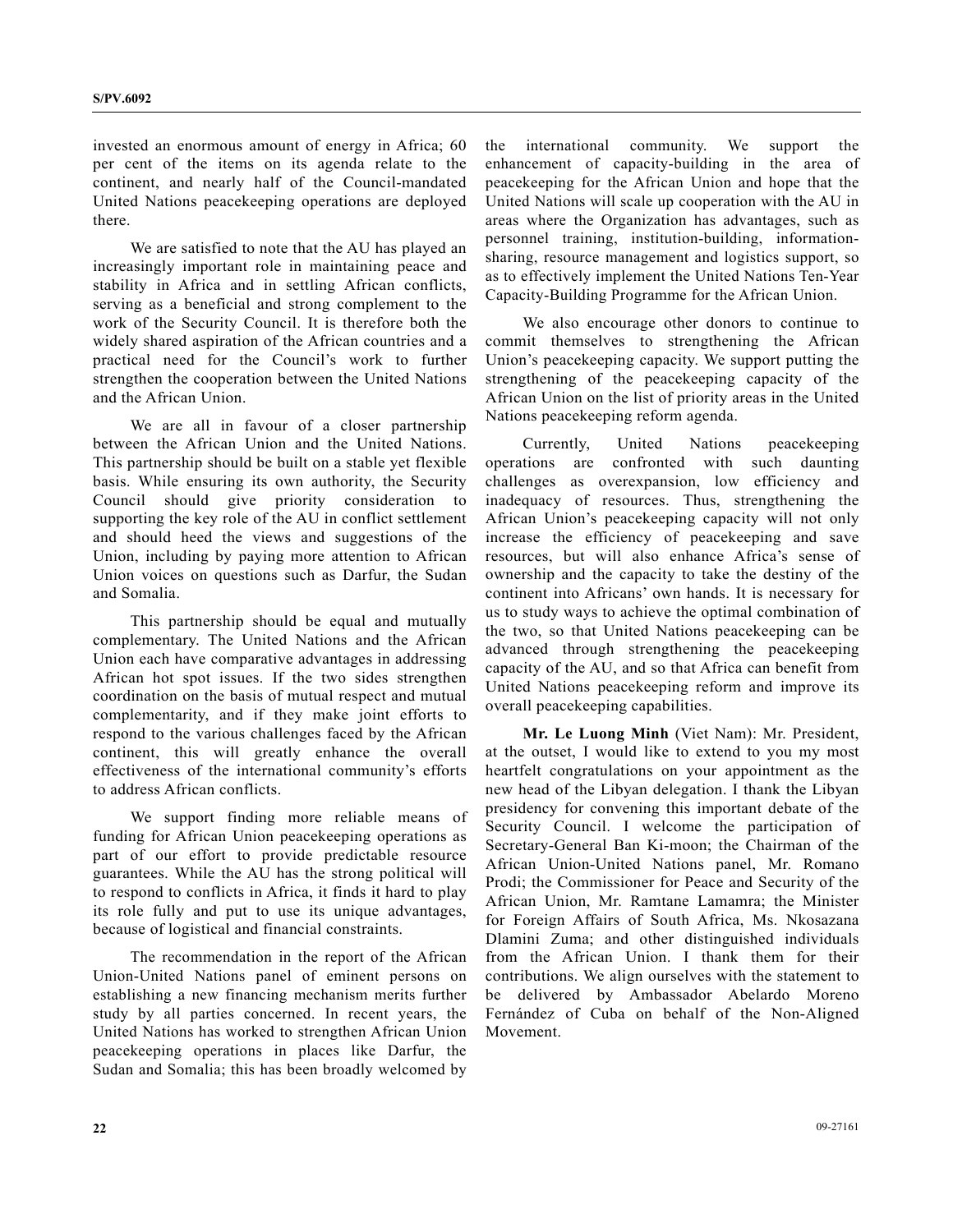As the highest body of the United Nations entrusted with the primary responsibility for maintaining international peace and security, the Security Council has, for the past 60 years, played an indispensable role in resolving international conflicts and disputes, especially on the African continent. The fact that half of the 63 United Nations peacekeeping missions have been deployed in Africa since 1948 may reflect the unique relationship between the United Nations and Africa in the area of peacekeeping. Endowed with their distinct knowledge of and experience in tackling issues of their own region, the African Union and African subregional organizations have many comparative advantages in dealing with conflict situations in Africa, while, as defined by the Charter of the United Nations, the Security Council plays a leading role in maintaining international peace and security. In the face of the prevalence of threats to peace and security in Africa, enhancing the partnership and cooperation between the United Nations and the African Union has been and continues to be imperative.

 The transition from the Economic Community of West African States Mission in Liberia to the United Nations Mission in Liberia, the deployment of the African Union-United Nations Hybrid Operation in Darfur, and the upcoming establishment of a United Nations peacekeeping mission in Somalia as the follow-on force to the African Union Mission in Somalia, the Security Council's adoption of resolution 1809 (2008), the meeting with the AU Peace and Security Council last April (see S/PV.5868) and the prompt establishment of the African Union-United Nations panel last September all testify not only to the necessity but also to the viability of this cooperation.

 By unanimously adopting resolution 1809 (2008), the Council demonstrated a strong determination to elevate its partnership with the African Union to a higher level. We strongly support the Council's and the African Union's shared objective of enhancing the predictability, sustainability and flexibility of financing regional organizations operating under a United Nations mandate. We also support the ongoing effort to search for modalities to strengthen the relationship between the Council and the African Union Peace and Security Council as well as between the United Nations Secretariat and the African Union Commission.

 Recent developments in conflict areas in Africa have shown that much remains to be decided if lasting peace and stability are to be achieved on the continent. Both the successes and failures of United Nations-led peacekeeping operations in Africa have highlighted the importance of enhancing the ability of the African Union to carry out United Nations-mandated peacekeeping operations. It is noteworthy that, while peacekeepers in Africa account for 75 per cent of the total number of United Nations peacekeepers deployed worldwide, only 40 per cent are drawn from African troop contributors. As the African Union-United Nations panel report indicates, the principle of African ownership should be further enhanced. To that end, implementation of the 10-Year Capacity-Building Programme for the African Union approved at the 2005 World Summit should be expedited.

 We commend the United Nations panel for its report issued last December, which contains many useful recommendations, especially those relating to capacity-building, logistical capacity funding, financing and division of responsibility. While awaiting further assessment, we support the widely shared opinion that, in defining the division of responsibility, the creation of the perception that the United Nations is subcontracting peacekeeping to the African Union should be avoided. That is imperative in order to bring into full play the African Union's comparative strategies, enhance its capacities, avoid overlapping and ensure the sustainability of the partnership between our two organizations.

 Finally, as on any other continent, but more so, the root causes of conflict in Africa are political and social antitheses, violations of human rights, absolute poverty and, very often, foreign interference and aggression, which must be addressed in a coherent and comprehensive manner.

 It is the view of my delegation that the division of responsibility among United Nations bodies in cooperation with the African Union in order to eliminate those root causes could also be clarified.

**Sir John Sawers** (United Kingdom): I join others in welcoming you, Sir, to this Council, congratulating you on becoming the Permanent Representative of Libya and, in particular, on assuming instantly the role of presidency of our Council. You are very welcome here, Sir.

 I also extend my thanks to Mr. Prodi and his panel for the hard work they have put in to the report (S/2008/813) we are discussing today. It is a particular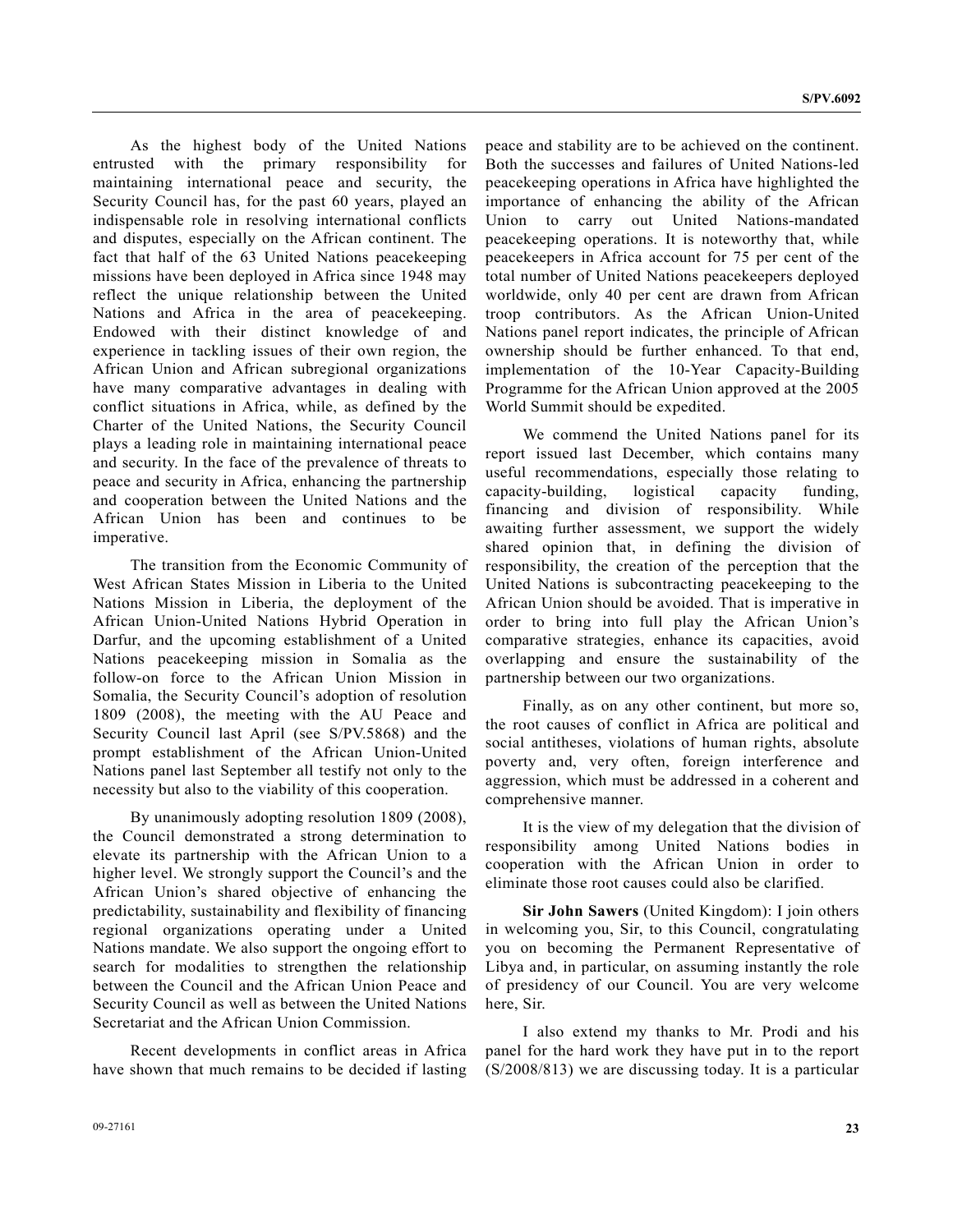pleasure to welcome Mr. Prodi here today, as well as the Minister for Foreign Affairs of South Africa and Ambassador Lamamra from the African Union.

 Peacekeeping is central to the work of the United Nations and in recent years we have seen a rapid growth in the scale and complexity of the missions undertaken by the international community. The United Nations has been central to meeting this demand, but the regional and subregional organizations have played an increasingly important role within the framework of Security Council mandates.

 No organization has done more than the African Union. I applaud its efforts, not only as a peacekeeper in Burundi, the Sudan and Somalia, but also for creating the conditions for recovery in Sierra Leone, Liberia and elsewhere. In Kenya, the African Union played a crucial role in supporting Kofi Annan's mediation following the post-election violence. Since the Kenya crisis a year ago, Africa has faced a disturbing number of examples — in Guinea, Guinea-Bissau, Zimbabwe and today Madagascar — where power is decided by force and violence rather than in accordance with constitutional requirements. Many other African countries, not least the Sudan, face serious problems of poor governance and lack of respect for national and international law. Those cases all increase the burden on the African Union to uphold the rule of law and constitutionality in Africa, and it deserves our support in its efforts to address those problems.

 The United Nations-African Union joint Declaration of November 2006 and the Africa-European Union Strategic Partnership, backed by the European Union's African Peace Facility, are important contributions to building a better global peace and security architecture. The United Kingdom is playing a full part in that. We are helping to develop African peacekeeping capability through assistance in training thousands of troops and support to the African Standby Force. We are also supporting African Union operations in the field. The United Kingdom has already provided some £5 million to the African Union Mission in Somalia to support its crucial role in that country, and we are working to ensure that the peacekeeping mission receives further funding in the weeks ahead. We are committed to supporting the African Union and its growing peacekeeping role.

 Security Council resolution 1809 (2008) stressed the need for the United Nations to develop effective partnerships, in particular with the African Union, under Chapter VIII of the Charter. The Security Council, of course, retains the primary role in international peace and security and nothing can detract from that, but we want to see the relationship between the United Nations and the African Union enhanced, and that includes further work on how best to provide reliable and sustainable funding for African Union peacekeeping.

 As my Prime Minister Gordon Brown noted in the debate which preceded the adoption of resolution 1809 (2008) (*see S/PV.5868*), all those involved need to reach agreement on a way forward. A pragmatic approach is necessary to assure that we find a workable solution. The report of the panel led by Mr. Prodi makes an important contribution to that work. I would highlight the need for a shared strategic vision between those involved in the maintenance of peace and security, the need for increased African Union capacity to manage operations at the headquarters level, the need for more effective logistics support and the need for a more coordinated approach to capacity-building.

 Those important issues require further debate and further work. We look forward to hearing the Secretary-General's views, taking into account the full range of financing options, in particular the need for start-up and early sustainment costs. One solution may well be a multi-donor trust fund for African Union operations, an idea that the United Kingdom has advocated before. The voluntary nature of such a trust fund would make it widely acceptable and encourage new donors to play a part. It would also help provide secure funding for an African Union rapid deployment capability.

 We welcome this debate today as another important step forward for the partnership between the United Nations and the African Union. Once again, we thank Mr. Prodi and his panel for their work and we support the presidential statement that the Libyan delegation has negotiated. We look forward to the Secretary-General's forthcoming report. I hope we will also have an opportunity to consider these issues during the forthcoming Security Council mission to Africa.

**Mr. Ripert** (*spoke in French*): I wish at the outset to welcome you, Sir, and to assure you of the full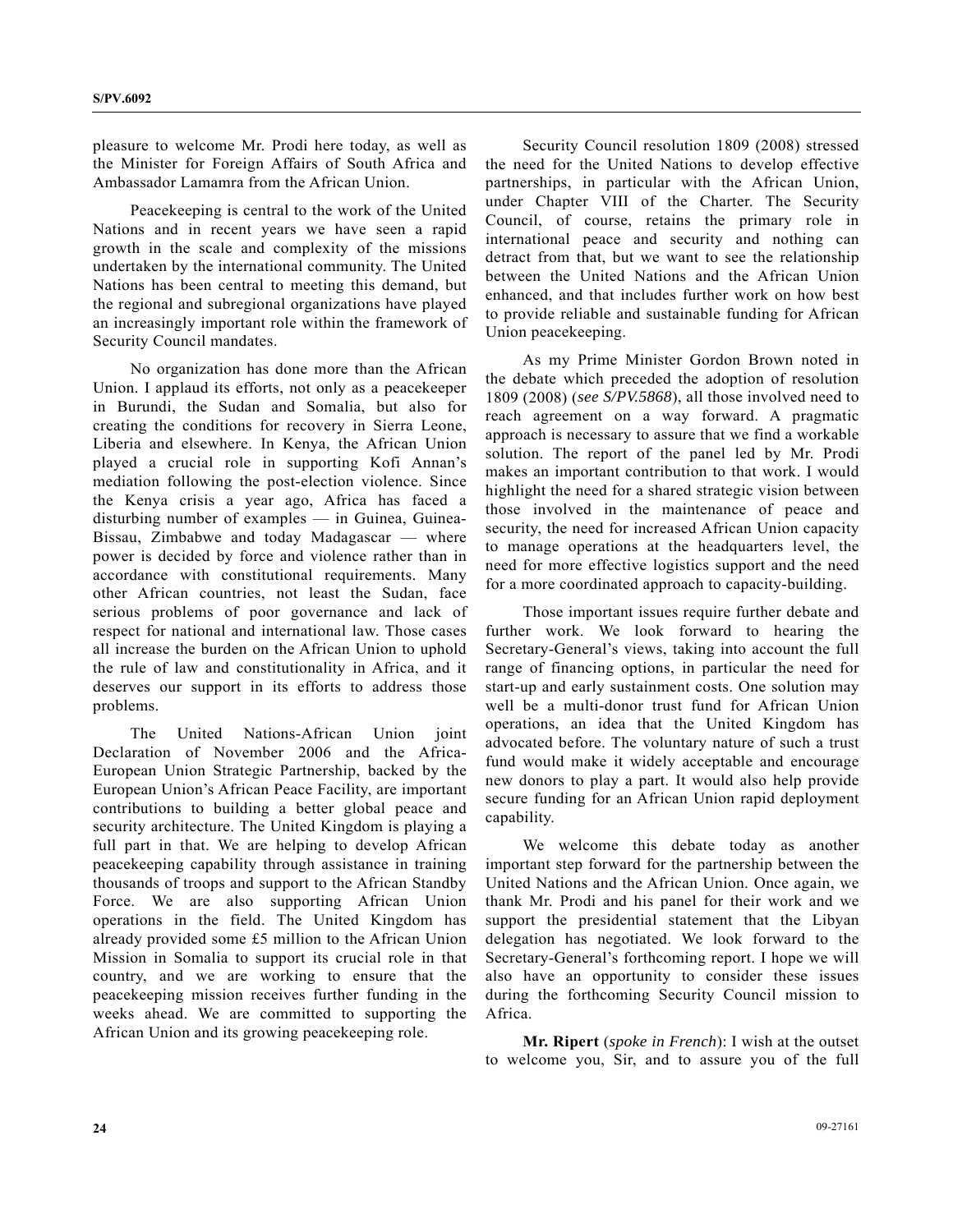cooperation of my delegation, on which you may count. I also wish to thank the Secretary-General and Mr. Romano Prodi, Chairman of the panel, for their statements, as well as all the other speakers. I am grateful to the Secretary-General for having established the panel and for having briefed us on the report (S/2008/813), and to the Libyan presidency for having organized today's debate, at which the Minister for Foreign Affairs of the Republic of South Africa has honoured us with her presence.

 Nearly 18 months ago, the President of the French Republic led a Security Council meeting at the level of heads of State and Government on the topic of Africa and challenges to international peace and security. That meeting enabled us, inter alia, to underscore the key role of the African Union in that area. That role has since been further strengthened through numerous interventions both to prevent crises and to help resolve them. France and the European Union are and have long been fully involved in helping the African Union to enjoy the necessary resources to meet those challenges.

 Naturally, I fully associate myself with the statement to be made by the representative of the Czech Republic on behalf of the European Union, which I would recall is the top financial partner of the African Union. The African Peace Facility of the European Union alone has allocated for €440 million since 2004, and a further  $\epsilon$ 300 million for the next three years.

 We support the African Union in the operations it leads. We endorse the strengthening of its structural capacities, the building of an African Peace and Security Architecture and the formation of an available and trained African Standby Force, to which France, together with Italy in particular, provides major operational support. France supports nearly 20 African regional training centres throughout the continent.

 Moreover, the European Union has established with the African Union a genuine strategic partnership in the field of peace and security. I take this opportunity to recall that the emergence of the European Union's foreign security and defence policies, which has enabled it to become effectively involved on the African continent in peacekeeping missions, makes it a reliable and trustworthy partner both for the United Nations and for the African Union.

 The report (S/2008/813) before us today represents one phase of a process. In effect, the Security Council will have to incorporate three elements into its consideration. The first is a general approach. The panel has presented guidelines on how to ensure better support to African Union operations. The Security Council must study in detail the recommendations that the Secretary-General will present to it in that regard. On issues of organization and financing, its expertise is irreplaceable.

 The second element is how to implement the support sanctioned by the Security Council to the African Union Mission in Somalia (AMISOM). Resolution 1863 (2009), which we adopted in January, requested the Secretary-General to set up a trust fund to support AMISOM and the joint Somali security forces, and sanctioned the principle of a logistical support package to AMISOM financed by the United Nations. It is vital to concretely implement those measures. The Secretary-General has started to do so. We would hope that he also takes stock of that in his next report to the Security Council.

 The third and last element is the need to take into account the consideration that the Security Council has just begun, at the initiative of France and the United Kingdom, on peacekeeping operations in cooperation with all other relevant actors of the United Nations system. Earlier, the Secretary-General reminded us of the United Nations system's joint study of peacekeeping operations that he has just undertaken.

 At a time when the number of United Nations operations and troops is rapidly increasing, the Organization must collectively consider how to improve the efficiency of the peacekeeping operations and to harmonize peacekeeping, peacebuilding and development more effectively in the field. Peacekeeping forces cannot do everything.

 Our first step, therefore, is to consider in detail the recommendations of the Secretary-General. However, at this stage France would like to give some general indications on how we could advance the process together. We must reconcile the necessary support to the African Union with the principle of the universality of the United Nations and with the special role that the Charter entrusts to the Security Council.

 That has two types of consequences. First, in the political field, there can be no sharing of a priori roles that would lead to regionalization in maintaining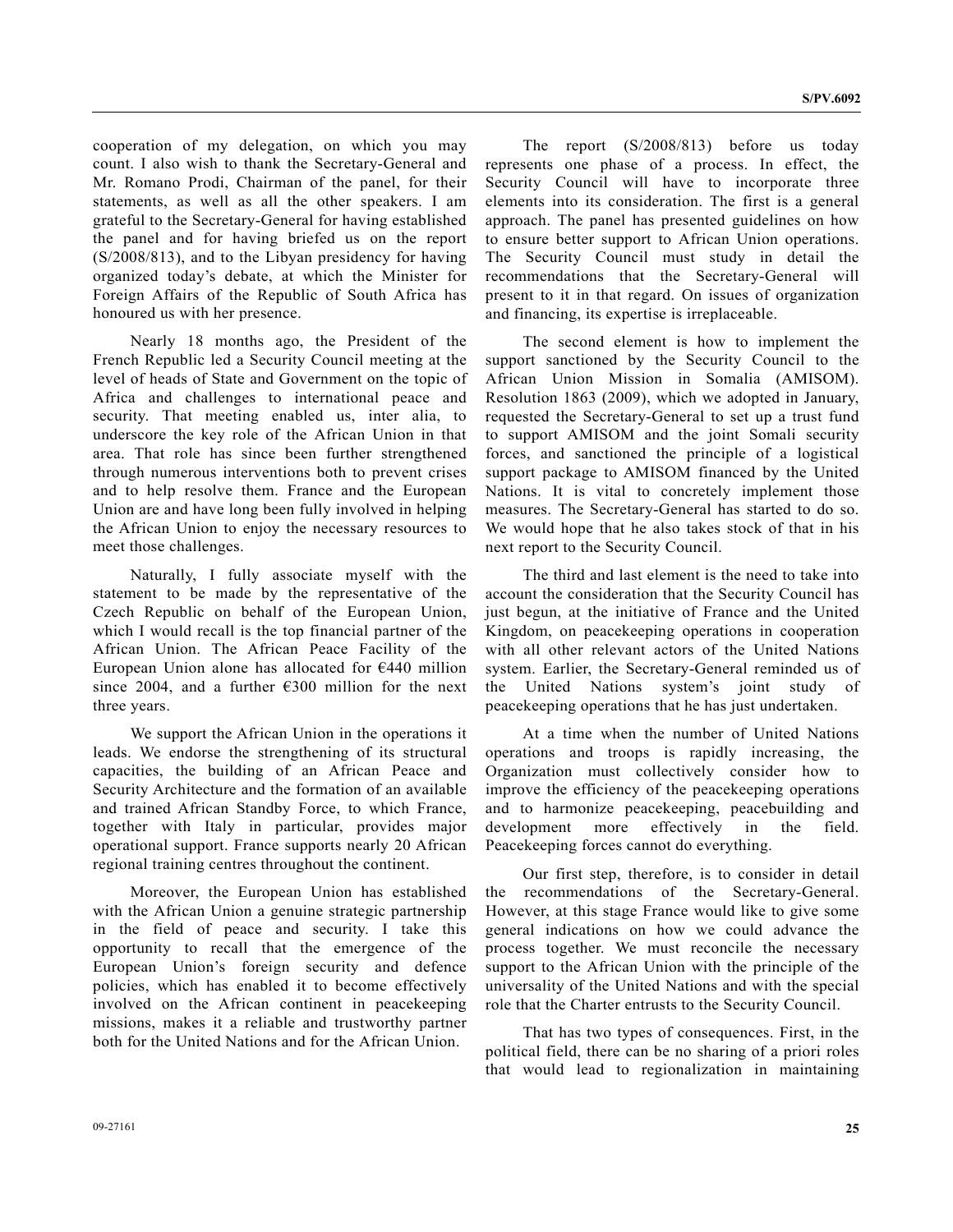international peace and security. Clearly, the African Union has a central role to play, but the Security Council has the responsibility to act every time that it deems it necessary. Moreover, we must be careful to avoid a formalization or institutionalization that paralyses our relations. It is in the field that we must strengthen those relations.

 With regard to financing, we share the objective to achieve permanent financing for African Union peacekeeping operations, but recourse to mandatory contributions of the United Nations does not seem a good solution to us. For reasons of effectiveness and responsibility, the organization that finances the budget of an operation must control it and head its chain of command. Beyond that, we cannot ignore the severe constraints on the financing of the United Nations itself, which face a growing burden with an annual budget of nearly \$8 billion to finance peacekeeping operations.

 However, there are promising avenues, such as the establishment of a global standing trust fund with resources that can be readily mobilized, financed by voluntary contributions and set up to attract additional funds, in particular to meet needs not fully assessed at this stage, such as those directly linked to military equipment.

 To conclude, I would like again to welcome the efforts of the panel chaired by Mr. Romano Prodi. Beyond the few differences noticeable today, it is necessary to stress that we are debating not the principle of how but the best way in which to support African Union peacekeeping operations and the African Union itself. France thanks the Secretary-General for the first indications that he has given us today, and we will study in detail and with great interest the report that he will submit to the Security Council on this issue in the coming months.

**The President** (*spoke in Arabic*): I shall now make a few remarks in my national capacity.

 At the outset, I would like to express my gratitude to all speakers for their kind words to me and my country, and to His Excellency the Secretary-General for joining us at this important meeting. I also wish to thank Mr. Romano Prodi for presenting the report (S/2008/813) of his panel; Mr. Ramtane Lamamra, Commissioner for Peace and Security of the African Union, for his valuable contribution; and Ms. Dlamini Zuma, Minister for Foreign Affairs of South Africa, for her presence here today and for her significant contribution to our debate.

 Today, we are meeting to discuss the report of the African Union-United Nations panel on modalities for support to African Union peacekeeping operations. This discussion is particularly significant in the light of the specific recommendations of the panel chaired by Mr. Prodi, and because peacekeeping operations in general, and those of the African Union in particular, face serious challenges that must be addressed quickly. All of us here today agree that the greatest challenge peacekeeping operations face is the growing demand for those operations amid a significant shortage of personnel and financing.

The first aspect — the shortage of personnel — is in fact linked to the second, the shortage of financing. We know that many African States are ready to contribute troops to peacekeeping operations if they are provided with the necessary financing, equipment and weapons in compliance with United Nations standards. Then there is the African Standby Force, which is expected to be operational by the middle of next year. This is a significant step for peacekeeping, and we should begin now to provide it with steady support, especially given the possible need for its rapid deployment to address urgent events.

 Africa suffers from conflict, poverty and disease. It sorely needs the support of the international community in achieving security and stability, promoting development and combating poverty and disease. The money spent on war throughout the world is many hundreds of times the amount needed to enable Africa to maintain and build peace and achieve development.

 We are disappointed that to date the African Union Mission in Somalia (AMISOM) has been unable to gain sufficient support from the international community to ensure its full deployment. The forces currently deployed have not received weapons and equipment in accordance with United Nations standards, despite the fact that promises have been made. We regret that one AMISOM troop-contributing country is seriously considering withdrawing its troops because they are unable to protect themselves.

 It is therefore our hope that the Security Council will soon agree to transform the African Union Mission in Somalia into a United Nations mission. The security and humanitarian situation requires this, and, morally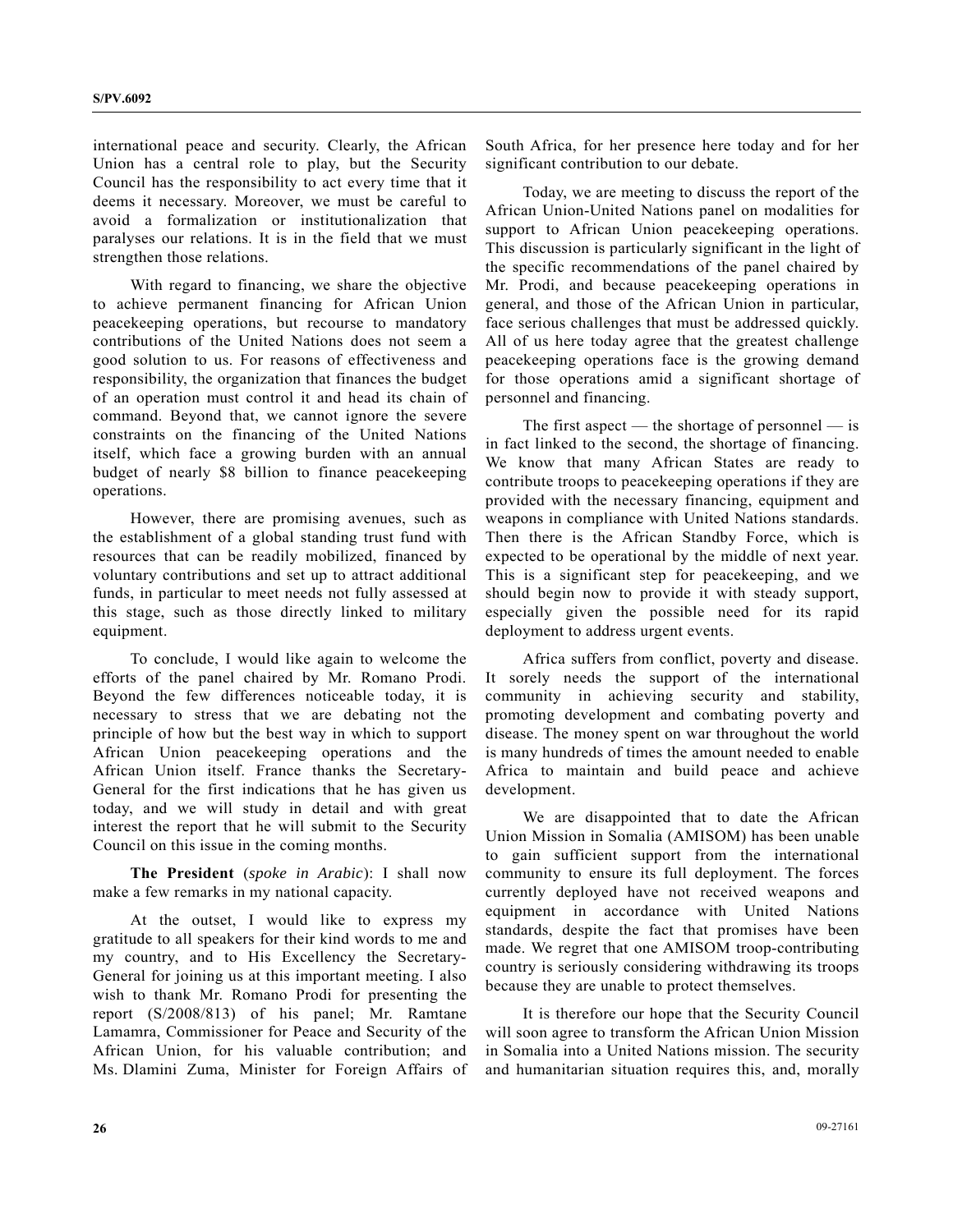speaking, the United Nations cannot fail to engage in peacekeeping in Somalia at a time when millions of Somalis are suffering from homelessness, poverty and disease.

 The report before us today contains practical recommendations for supporting peace in Africa. These merit a Security Council consensus on the right mechanisms to implement them. To our mind, it is important that Mr. Prodi remain involved in the process of implementing the panel's recommendations, with a view to strengthening the capacity of the African Union to deploy peacekeeping forces, with reliable, sustainable and predictable resources at its disposal. We believe that the best way to achieve that is to implement the recommendations set out in paragraph 90 of the report.

 I now resume my functions as President of the Security Council.

I give the floor to the representative of Cuba.

**Mr. Moreno Fernández** (Cuba) (*spoke in Spanish*): I have the honour to address the Security Council on behalf of the 118 States members of the Non-Aligned Movement (NAM).

 First of all, Mr. President and my friend, I would like to welcome you as you assume your responsibilities as Permanent Representative of the Libyan Arab Jamahiriya to the United Nations and to express our appreciation to your country for organizing this important debate and for its outstanding work in the presidency of the Security Council. I wish also to pay tribute to Their Excellencies Mr. Romano Prodi, Mr. Ramtane Lamamra and Ms. Nkosazana Dlamini Zuma for their statements, which were clearly of the highest interest to the members of our Movement.

 Today's debate is a welcome endeavour in our joint quest to advance cooperation between the United Nations and the African Union. I thank the African Union-United Nations panel for its report on modalities for support to African Union peacekeeping operations (S/2008/813), which it submitted in accordance with Security Council resolution 1809 (2008).

 The non-aligned countries, which currently provide more than 80 per cent of peacekeeping personnel in the field, including personnel from African countries, wish to reiterate their support for continuing efforts to strengthen African peacekeeping capacities. In that context, the Movement emphasizes the importance of implementing the Joint Action Plan for United Nations support to African Union peacekeeping in the short, medium and long term, focusing primarily on collaboration in the areas of conflict prevention and peacekeeping, in particular assistance to the development of an African Standby Force.

 The Non-Aligned Movement takes this opportunity to underline the need to enhance and clarify the strategic relationship between the United Nations and the African Union, specifically between the United Nations Security Council and the African Union Peace and Security Council, and between the United Nations Secretariat and the African Union Commission, as the basis for a more efficient partnership in addressing issues of mutual interest.

 We subscribe to the recommendation of the panel's report that in defining the division of responsibility, it is important not to create the perception that the United Nations is subcontracting peacekeeping to the African Union. The objective should be to maximize the African Union's strengths in terms of its contribution to conflict prevention and mediation, and its capacity to undertake peacekeeping operations in conformity with Chapter VIII of the Charter.

 The Movement shares the view that resources should be made available to peacekeeping operations carried out by African Union in a sustainable and predictable manner without undermining the value of the flexibility needed to respond quickly to crisis.

 Non-aligned countries recognize the need to support the African Union in developing the institutional capacities which will enable it to implement its mandate in a coordinated and appropriate manner, in particular the need to build integrated capacities to plan, manage and support conflict-prevention and peacekeeping activities in Africa in close cooperation with the Department of Peacekeeping Operations.

 The Movement would like also to underscore the need to identify innovative financial and logistical support mechanisms that focus on the requirements of the African Union at the continental level. In this regard, the Movement takes note of the financial mechanisms proposed by the African Union-United Nations panel and looks forward to receiving further information on their implementation.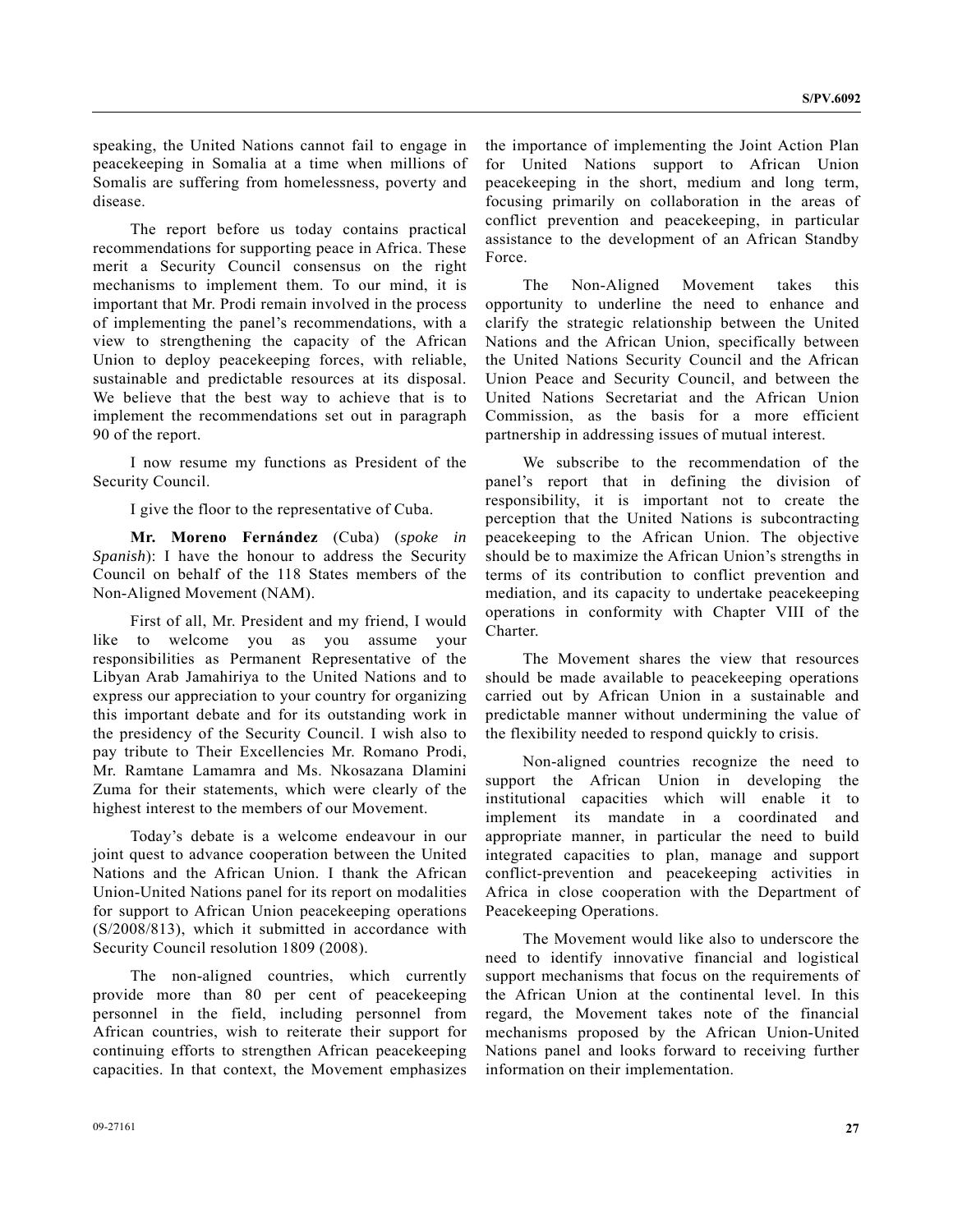We stress the importance of close coordination among all international partners and donors supporting African Union peacekeeping capacity-building, including the necessary support for the creation of effective and appropriately funded training programmes.

 The Non-Aligned Movement strongly believes that the primary responsibility for the maintenance of international peace and security rests with the United Nations and that the role of regional arrangements should be in strict accordance with Chapter VIII of the Charter and should not in any way be a substitute for the role of the United Nations or circumvent the full application of the guiding principles for United Nations peacekeeping operations.

 In that connection, the Movement reiterates that the establishment of any peacekeeping operation or extension of the mandate of existing operations must strictly respect the purposes and principles of the Charter of the United Nations, as well as the basic principles governing such operations: consent of the parties, the non-use of force, except in legitimate selfdefence, and impartiality.

 Peacekeeping operations must not and cannot be used as a substitute for dealing with the root causes of conflict, but should address them in a consistent, wellplanned, coordinated and comprehensive manner, together with other political, social, economic and development instruments.

 The Movement of Non-Aligned Countries reaffirms the need to establish a logistics base to support United Nations peacekeeping in Africa, since most United Nations peacekeeping activities are carried out there. That would further increase the deployment of missions in Africa, thus ensuring costeffectiveness and supporting capacity-building of the African Union in the area of peacekeeping operations.

 Permit me to conclude by emphasizing that Africa's challenges are multidimensional and cannot be addressed separately. The issues of conflict prevention and resolution and peacekeeping are inextricably linked to sustainable social and economic development.

 Finally, we hope that this debate will contribute to the adoption of concrete and appropriate measures to strengthen the relationship between the United Nations and the African Union.

**The President** (*spoke in Arabic*): I now call on the representative of Brazil.

**Mrs. Viotti** (Brazil): I would like to extend our greetings to you, Sir, as you assume your duties as Permanent Representative of Libya to the United Nations as well as in the presidency of the Council for the month of March. I thank you for the initiative of convening this timely debate, which is of great interest to all of us. I appreciate the presence of and the statements made by the Secretary-General, Minister Dlamini Zuma and Mr. Lamamra, Commissioner for Peace and Security of the African Union. This highlevel attendance only confirms the importance of the matter before us today.

 I wish to express my appreciation to Mr. Romano Prodi for his leadership in conducting the work of the panel on modalities for cooperation between the United Nations and the African Union in support of United Nations peacekeeping operations. We appreciate the extensive consultations with Member States, which added to the already sharp perception of the panel. We believe that the panel's report (S/2008/813) is a powerful instrument for building a shared strategic vision on an enhanced partnership between the United Nations and the African Union.

 In recent years, the United Nations has faced an increasing number of challenges in the field of peace and security. Peacekeeping operations have become more complex. African countries and regional organizations have repeatedly stepped forward and expressed their willingness to shoulder increased responsibility in our common effort to keep peace. Such was the case in Darfur, Somalia and Côte d'Ivoire, among other places. That commendable attitude must be met with an equal willingness on the part of the United Nations to provide the necessary support.

 The importance of cooperation with the African Union and with African subregional organizations was reaffirmed at the level of heads of State and Government when the Council met last April under the South African presidency (*see S/PV.5868*) and adopted resolution 1809 (2008). Before that, at the 2005 World Summit, the heads of State and Government of the entire membership of the Organization had supported the idea of enhanced cooperation. The report before us gives concrete form to that common objective.